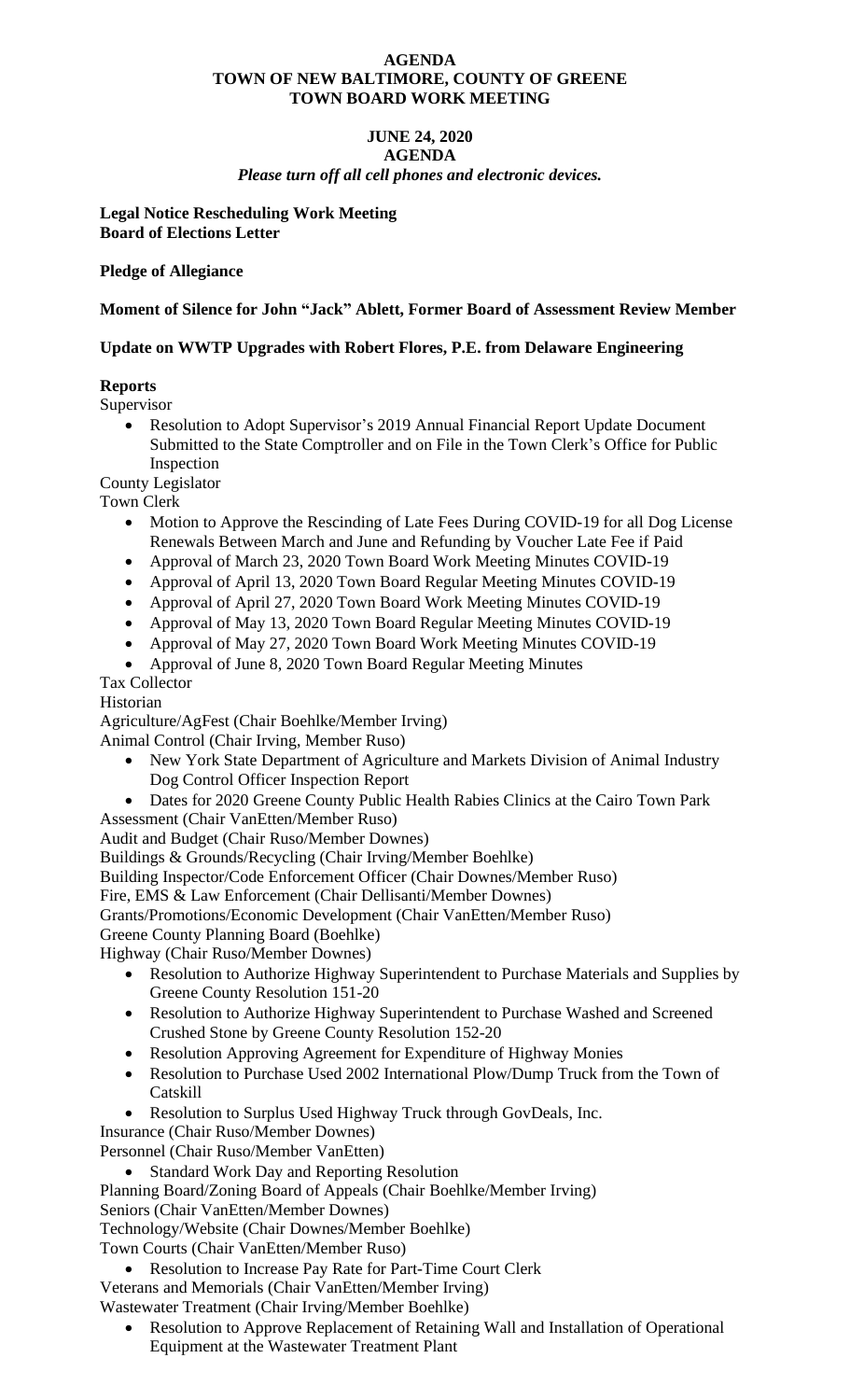Youth, Parks and Recreation (Chair VanEtten/Member Boehlke)

- Resolution to Accept Donation from Cancelled Park Rental for 2020 Youth Program Craft Packs
- Resolution to Authorize the Supervisor to Execute Agreement for Portable Standard Toilets

# **Public Comment Period/Community Events**

- July 9, 2020 Planning Board Meeting at 7 PM
- July 13 Town Board Regular Meeting at 7 PM
- July 16, 2020 Planning Board/Zoning Board of Appeals Tentative Meeting at 7 PM
- July 27, 2020 Town Board Work Meeting at 7 PM

## **Audit of Claims**

## **Adjournment**

## **\*\*\*\* Agenda Subject to Change\*\*\*\***

## **GUIDELINES FOR PUBLIC CONDUCT DURING TOWN BOARD MEETINGS**

- 1. The Supervisor shall preside at the meetings of the Town Board. In the absence of the Supervisor, the Deputy Supervisor shall be the acting Supervisor. In the event both the Supervisor and the Deputy Supervisor are absent, the other members shall designate one of their members to act as temporary chairman. A majority of the Board shall constitute a quorum for the transaction of business, but a lesser number may adjourn.
- 2. Town residents who wish to speak shall fill out a card at the entrances of the meeting room listing their name, contact information, and the subject matter in which they would like to speak. These cards will be collected prior to the beginning of the Town Board meeting and given to the Town Supervisor or Deputy Supervisor in the absence of the Supervisor.
- 3. Speakers must be recognized by the presiding officer and then proceed to the lectern and state their name and address. They must limit their remarks on official town business to up to three minutes on a given topic and may not yield any remaining time to another speaker. They must address their remarks to the Board as a body and not to any member thereof and not to other members of the audience in the form of a debate.
- 4. Speakers should present their remarks in a courteous manner and may not make disparaging remarks or personal comments about public officials, town residents, or others. All speakers will observe the commonly accepted rules of courtesy, decorum, dignity, and good taste with no cursing, swearing, clapping, booing, finger pointing, bullying, whispering, or talking that disrupts the proceedings of the business of the Town Board.
- 5. Any speaker who disregards the directives of the presiding officer in enforcing the rules, disturbs the peace at a meeting, makes impertinent or slanderous remarks, or generally conducts themselves in an inappropriate manner shall be barred from further participation and will forfeit any balance of time remaining for their comments.
- 6. After a final warning, if a speaker willfully refuses to step down, the Town Supervisor shall contact the appropriate authorities to remove the speaker from the meeting room and to restore order.
- **7.** The Town Supervisor, or in their absence the Deputy Supervisor, shall ensure compliance with these rules.

**This policy will be amended by Majority vote of the Town Board.**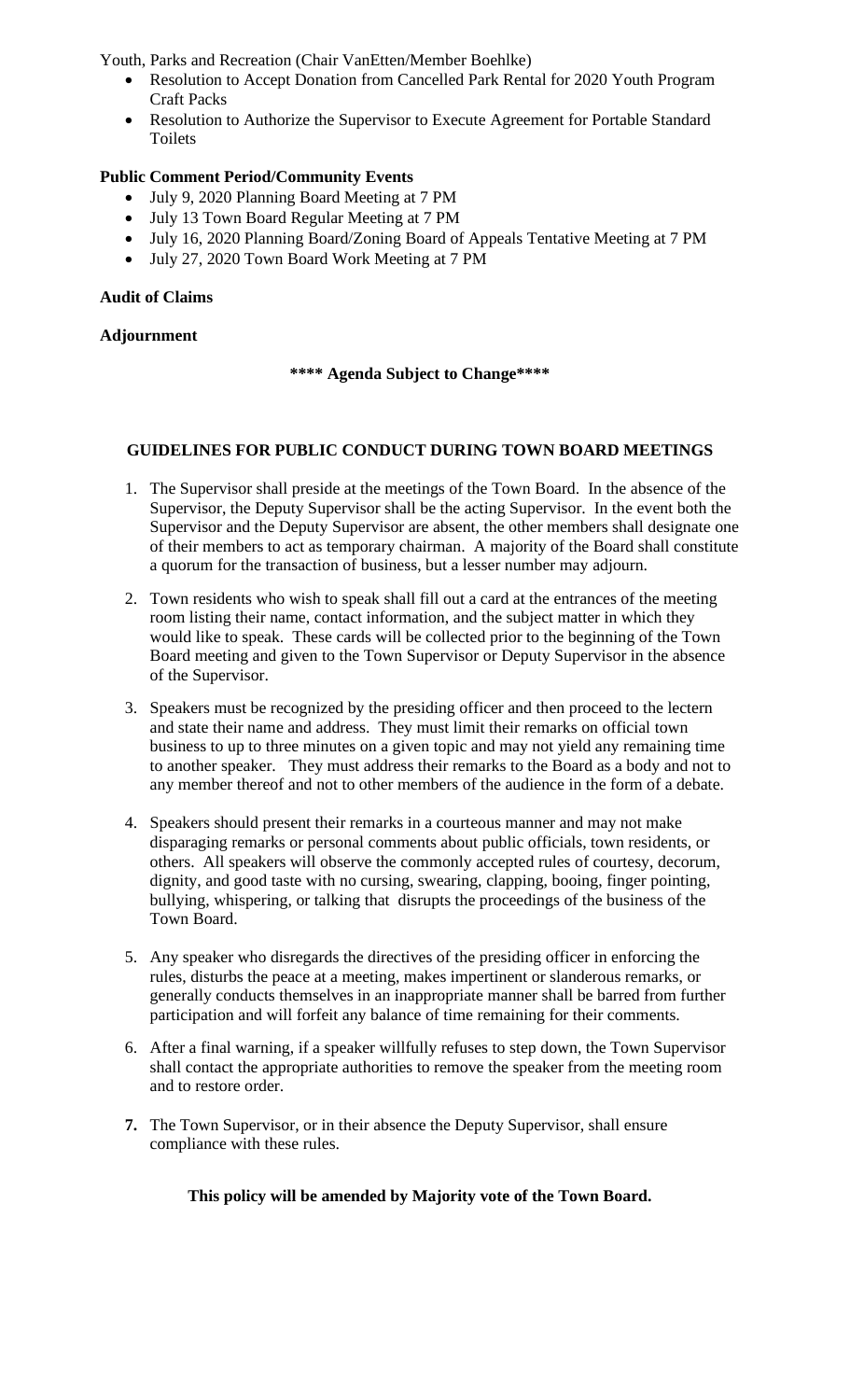**Supervisor Ruso:** Thank you everybody for being at our Town Board meeting rescheduled for June 24, Wednesday. A Legal Notice of rescheduling the Work Meeting was presented due to the fact that this site was being prepared for the Primary election which occurred yesterday so we rescheduled the meeting to today on behalf of the request from the Greene County Board of Elections.

**Town Clerk Finke**: 'LEGAL NOTICE The Town of New Baltimore Work Meeting originally scheduled for Monday, June 22 will be rescheduled to Wednesday June, 24, 2020 at Town Hall, 3809 County Route 51, Hannacroix, NY 12087 at 7 PM. By Order of the Town Board, Barbara M. Finke Town Clerk.'

**Supervisor Ruso**: We rescheduled on behalf of the Board of Elections.

Greene County Board of Elections: 'Let us take this opportunity to thank you once again for allowing your location to be utilized as a poll site for conducting elections. Having local and easily accessible poll sites available is an integral part in assuring all voters have the opportunity to practice the democracy we all cherish here in America. Given the concerns we all share this year as we face the Covid crisis, we wanted to take this opportunity to assure you we are doing everything we can to protect voters and those who utilize your facilities. Outlined below is important information we wanted to share with you. **WHAT ELECTIONS WILL BE TAKING PLACE IN 2020?** We have two elections that will take place this year. A primary election on June 23<sup>rd</sup> and the General Election on November 3<sup>rd</sup>. WHAT IS THE **PRIMARY ON JUNE 23RD FOR?** There is a Republican Primary for Congress. There may be a Democrat Presidential Primary but the outcome of that is still under judicial review. This is important: As a result of action taken by the State Legislature last year, this year's **primary begins at 6:00AM and runs until 9:00PM**, the same as all General Elections in the past. **WHAT HAS BEEN DONE TO LIMIT THE NUMBER OF VOTERS APPEARING AT POLL SITES?** Absentee ballot applications with postage paid return envelopes are being mailed by the County BOE to every voter eligible to vote in a primary. We anticipate many voters will utilize the absentee process, greatly reducing poll site turn out on election day. There will also be a nine-day Early Voting period prior to June 23<sup>rd</sup> and November 3<sup>rd</sup>. WHAT **PERCAUTIOINS** (sic) **WILL BE TAKEN TO PROTECT POLL WORKERS AND SITES?** We are in the process of engaging professional services to disinfect every poll site on the day before the primary and the day after. Personal protection equipment (masks and gloves) will be provided to each inspector. Disinfectant sprays and wipes will be provided for periodic cleaning throughout the day. Voters will be requested to wear masks. Therefore, we will need access to your location the day before elections for cleaning, election day itself and the day after elections for cleaning again. Board of Election staff will be reaching out to you in the near future to schedule accordingly. Once again, thank you for your cooperation in the protection of democracy here in Greene County and America. Sincerely, Brent Bogardus Commissioner Marie Metzler Commissioner'

## **OPENING OF REGULAR MEETING**

Supervisor Ruso opened the meeting at 7:00 PM and the Pledge of Allegiance was said. Also attending Councilmembers Boehlke, Downes, Irving, and VanEtten; Deputy Supervisor Dellisanti; Town Clerk Finke; Highway Superintendent VanWormer; and 3 members of the public who signed the attendance book. Absent: County Legislator Linger, and Tax Collector Jordan

**Supervisor Ruso**: Thank you once again for being here. We've got quite a few things to go through tonight. We do want to remember someone who passed recently and that is a former Board of Assessment Review member, Jack Ablett. So, if we can have a moment of silence on his behalf and reflect upon him. Thank you.

**Supervisor Ruso**: We do have a special guest here, always a special guest, and that is Robert Flores who is an Engineer with Delaware Engineering and he's going to give us a review of our wastewater treatment plant. You'll have a couple of agenda items, resolutions as it relates to the upgrade. So, having said that, Robert, thank you.

**Robert Flores**: So the project that we've been working on for awhile now, upgrading the wastewater treatment plant, we are far enough along. We have two prime contractors and they've been working. No large surprises have come up and I keep knocking on wood on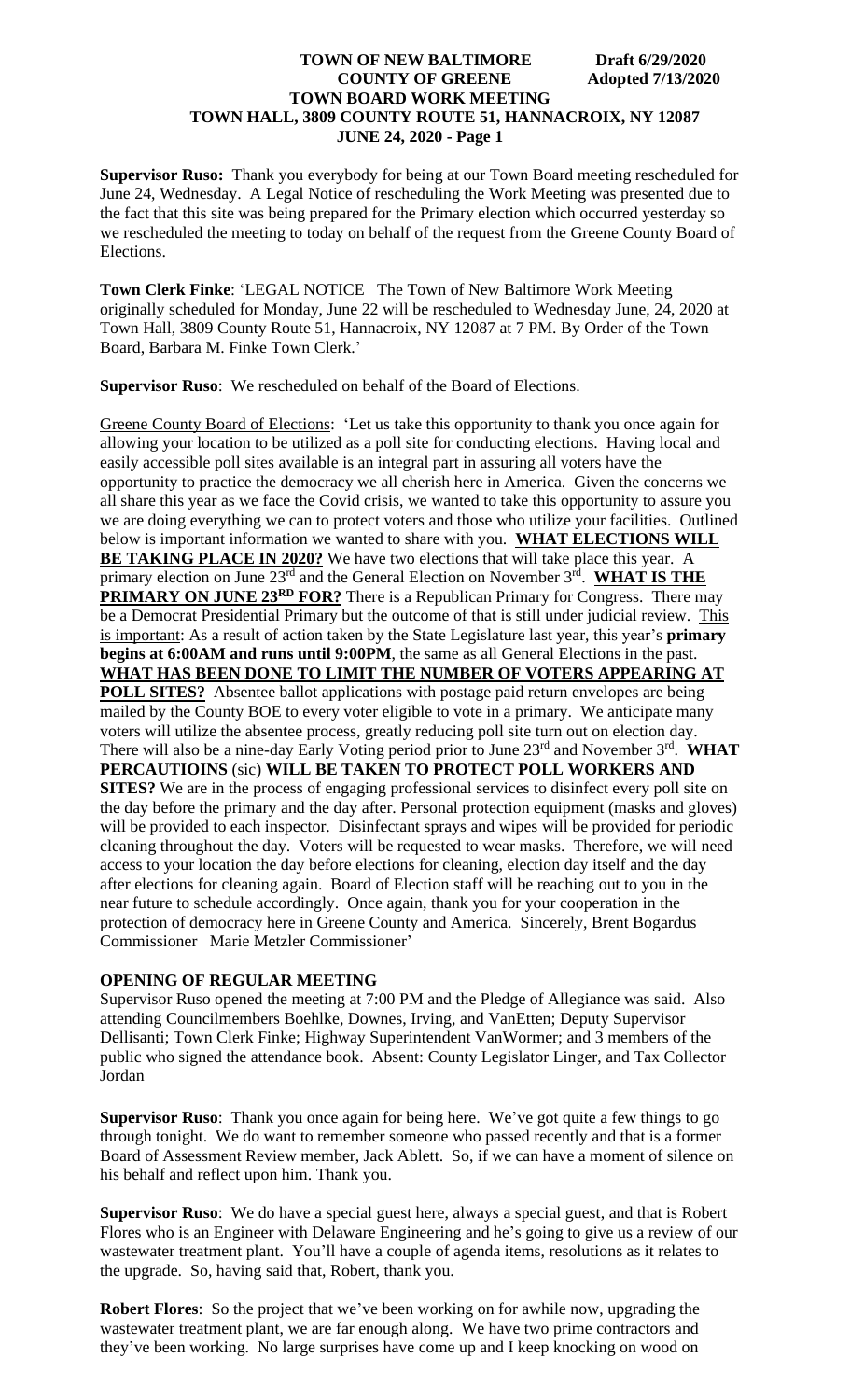there, but the treatment plant does have a couple other needs and the way the project was funded, there's a bond amount for \$2.6 million and you have contracts for Eastman which is roughly \$1.5 million and the electric contract which is \$342,000 and those contracts are underway and far enough ahead that you gotta see the end. So there's a contingency amount left in the bond which is roughly \$132,000 if you round up. And the wastewater plant as you remember, we awarded the project, you can't upgrade everything and it's a plant that's been there for quite a long time. So there's two items in particular that are big ticket items that I want to discuss with the Board. One is the retaining wall. There's an existing retaining wall made out of wood, it's about 3' high, it's about 30' long and it has some severe rot and it's given way. So now is the time to fix it and it's one of those things that needs to be fixed for worker safety and if that goes then you end up in an emergency mode which we don't want to be in. And the second item that I want to discuss with you is we want to add some more controls and instrumentation to the treatment process and again if you remember these details about when we opened the bids, we had a bid alternate to do some work, to do instrumentation for the treatment plant and it was not awarded at the time because to stay in budget. So this is adding some of those additional controls to help us with the treatment of the wastewater. This isn't the full-blown, it was not awarded at bid time, but it's barebones instrumentation that would really improve the ability to operate the wastewater plant and then produce better wastewater treatment. So that is a big-ticket item. We're estimating that to be \$40,000. So between those two items -- \$65,000 -- and that would come out of the contingency that's roughly \$132,000. So those are the two particular asks that are on your agenda for today, but obviously if there's any other additional questions about the project in general.

**Councilmember Downes**: The retaining wall is 25?

**Robert Flores**: Yes.

**Councilmember Boehlke**: And that's wood?

**Robert Flores**: The existing one is wood.

**Councilmember Boehlke**: So what's it gonna be replaced with?

**Robert Flores**: We're thinking we should replace it with a block wall.

**Councilmember Boehlke**: How high?

**Robert Flores:** It's roughly 3' high so it's not a major wall, but the site slopes onto a building so this allows you to walk between the slope and the building. So it's an area, you have to walk between that retaining wall and the building on a daily basis.

**Councilmember Boehlke**: I see a lot of facilities will get these used highway barriers, they have up in Spancrete up here in Selkirk, South Bethlehem.

**Councilmember Downes**: So we would hold the rest approximately \$65,000 just God forbid something happens.

**Robert Flores**: Right so at this time I think we're talking about like the biggest items right now?

#### **Councilmember Downes**: Right.

**Robert Flores**: So there might be some other items like Chuck was mentioning, we were talking before the meeting, that would still improve whether it be safety or improved treatment that we might still consider spending the money on, but I'm not ready to I guess to recommend exactly which ones.

**Councilmember Irving**: Did you say controls/instrumentation? Controls I understand. Instrumentation, is that replacing charts with digital or strip old paper charts?

**Robert Flores**: Well, a little bit of that, but more adding level sensors and then a little control panel that they can read the level, that it also reads the level, reads the pumps and if the level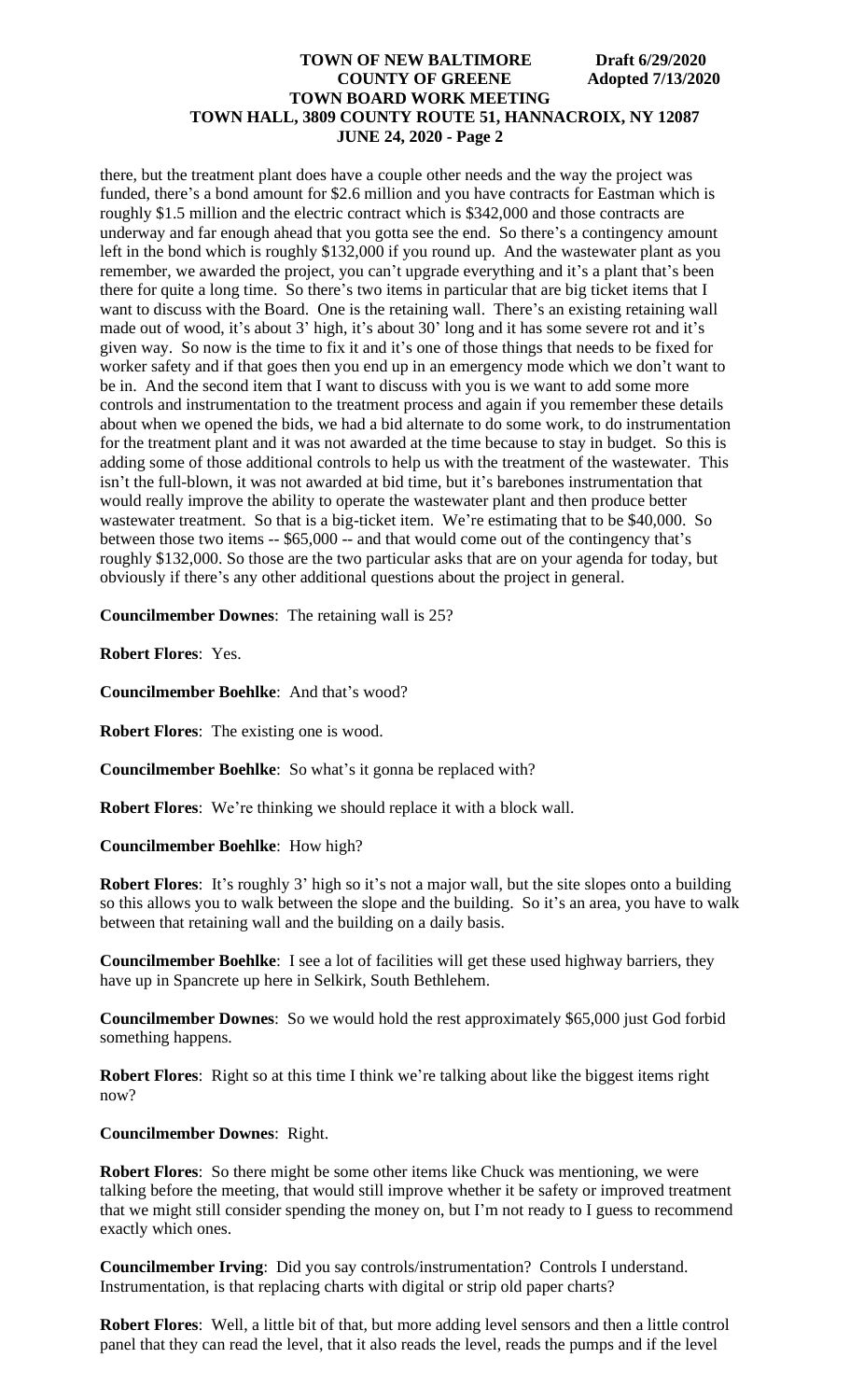got high because of a storm, it automatically controls the pump. So obviously the wastewater plant is not manned 24 hours and storms come at the odd hours so this just helps prevent anything that can happen when you're not there.

**Councilmember Boehlke**: So you have bids on this already?

**Robert Flores**: We have estimates, we have a concept of what we wanted to do and we asked the contractor which is Eastman to give us an estimate and then I rounded his numbers up. That's how I came up with these figures. We would have to finalize exactly what we're doing to get the exact numbers and then they would be processed as a change order to the \$1.5 million contract that they have.

**Councilmember Downes**: And at this point how far are we to completion?

**Robert Flores**: We're very close. So all the major structures are built. Tanks are built, equipment's in, pipes in the ground, wires are run. We just haven't put the new stuff in operation. So that's why the big unknowns and the big risk I guess part of the work, we're past that. The biggest part of the project was digging 20' in the ground and we're next to the River so we're in the groundwater. That was quite an effort and it took the guy longer than he thought, costed more money than he thought. We're past all that.

**Councilmember Downes**: So we're are we looking at 80 percent complete, 90 percent complete?

**Robert Flores**: I would probably venture to say we're getting close to 90 percent complete. Of course that last 10 percent is the tricky part because as you can image the existing wastewater plant that stayed in operation throughout construction and we built new things - new clarifiers, new ultraviolet -- and so the magic day hasn't arrived where we switch the flow to go from the old tanks to the new tanks because once you do that, that's the point of no return. Once you make the switch, you're in for sure, you gotta make sure everything's in place. But we're getting really close.

**Councilmember Boehlke**: And these are probably items that are as far as the controls go, they're probably easier to add while it's under construction rather than add on later on in their operation.

**Robert Flores**: That's right. So right now we have the advantage of having both the GC and the electrical contractor onsite so there's people there. People with equipment's there, tools are there. That's the advantage of doing it now.

**Supervisor Ruso**: Of course I concern myself with the remaining roughly \$67,000 of contingency funds and I recognize the purpose of the contingency funds was for just these type of items. The remaining \$67,000 I think we need to be careful and tread lightly and we'll see, we don't want to exceed those dollars.

**Robert Flores**: Right.

**Supervisor Ruso**: Do you have any thoughts on other contingency items that you're concerned about at this moment?

**Robert Flores**: I don't have anything major items. We replaced all the major stuff. The one major piece of equipment that wasn't replaced was that influent grinder at the beginning of the wastewater plant. That's kind of like I guess the biggest ticket item that's out there. Other items would be smaller scale, couple thousand here kind of thing versus a potential \$30,000- \$40,000. In my mind that's the biggest ticket item that's left out there.

**Councilmember Boehlke**: So what did they give you for a figure on the block wall?

**Robert Flores**: The exact number is \$22,421.

**Councilmember Boehlke**: How long is the wall?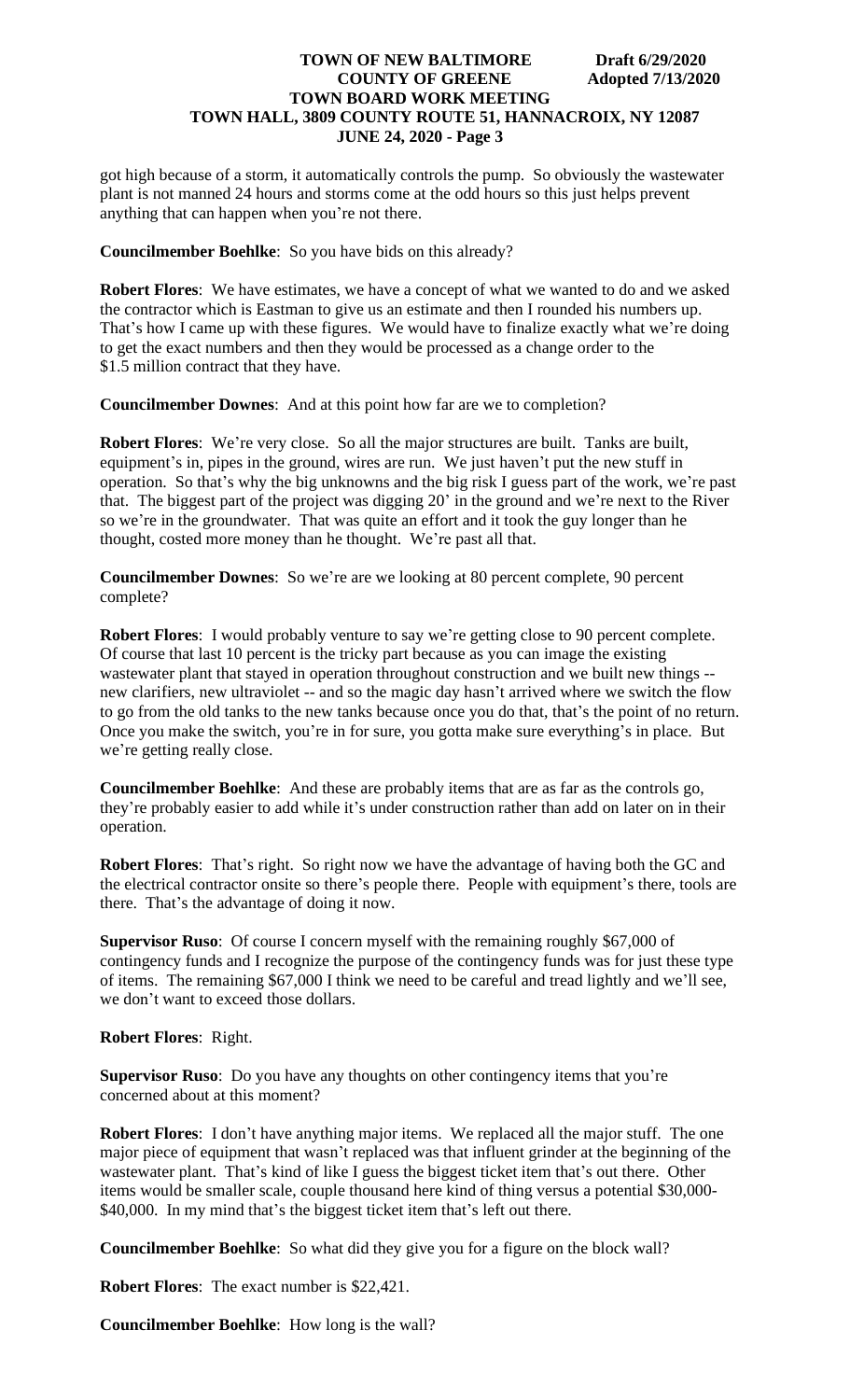**Robert Flores**: It's about 30' and that's all in. You gotta remove what's there, put in the new, it's prevailing wage rates and all that kind of stuff.

**Supervisor Ruso**: Are there any other questions from the Board?

**Councilmember Downes**: The last piece that you said that we haven't replaced, the grinder. If it got to the point that we were ready to switch over and we still had that \$30,000, could we put the grinder in at that point?

**Robert Flores**: We could consider that, that's something you could consider. The way the funding package works, it's 25 percent grant and the balance is zero percent loan. That's true for all the money you spend. You do have that 25 percent build-in discount in terms of loan.

**Councilmember Downes**: I was just trying to figure out which way…

**Robert Flores**: Should we do it?

**Councilmember Downes**: Should we do it? Obviously, it's gonna be easier to put the grinder in when there's nothing going through at that point then waiting until we're running and the grinder dies on us or something to that affect.

**Robert Flores**: If the Board's interested I could get a price. At least we'd know, we'd have an idea in dollars.

**Supervisor Ruso**: I would also like to know aside from just a price what is the life expectancy on the current grinder? Do we have another 10 years, 20 years? I don't know how to gauge that in which case if it's a lengthier life expectancy, I know things can go bad regardless of that, but if there is a lengthy life expectancy, I'm not sure that we would make that change.

**Robert Flores**: Right. You're familiar with the equipment. It's basically rotating and grinding, but it does work 24-7 and it's made for that so it's not like you're overtaxing it. It is about ten years old. It's kind of like your typical used car I guess right? At some point you get to the point where fixing it, you can fix it but after a point it's not worth fixing. Today I would say you're not there right because it's working just fine and it's one of those things where it either about the only thing that could go wrong, there's some things wear and tear like the cutter blades. It's like the brakes on a car. The motor either works or it doesn't, but you can replace a motor, but when it gets rusted and shaft starts breaking, and the motor goes, that's the time to replace it. So that's the balance.

**Supervisor Ruso**: And it's been replaced in the past.

**Robert Flores**: It's actually, the reason why we didn't do it as part of the project was because it's the newest piece of equipment you have so now it just became the oldest right. Just the way the sequence goes. So I guess the ask was if the Board's in agreement, because we have to finalize all these kinds of things after the fact, you would authorize the Supervisor to sign change order when they're ready.

**Supervisor Ruso**: Well we have on our resolution it's down on the list a ways, a resolution to approve replacement of retaining wall, installation of operational equipment at the wastewater treatment plant. So that's for the whole Board not just authorizing me to sign. So that's down the line a little; it's under W.

**Robert Flores**: And all this has to be followed through and they'll be an actual document generated that will require signature. We send it to EFC. Everything takes awhile. I know some of the Board members have my phone number, but everybody feel free to call or email with any questions.

**Ellie Alfeld**: The first question I have is pertaining to this replacement, I believe you were discussing with Chuck that it would be electric in nature to notify us if there was a failure somewhere in the system.

**Robert Flores**: Well at the wastewater plant, yes.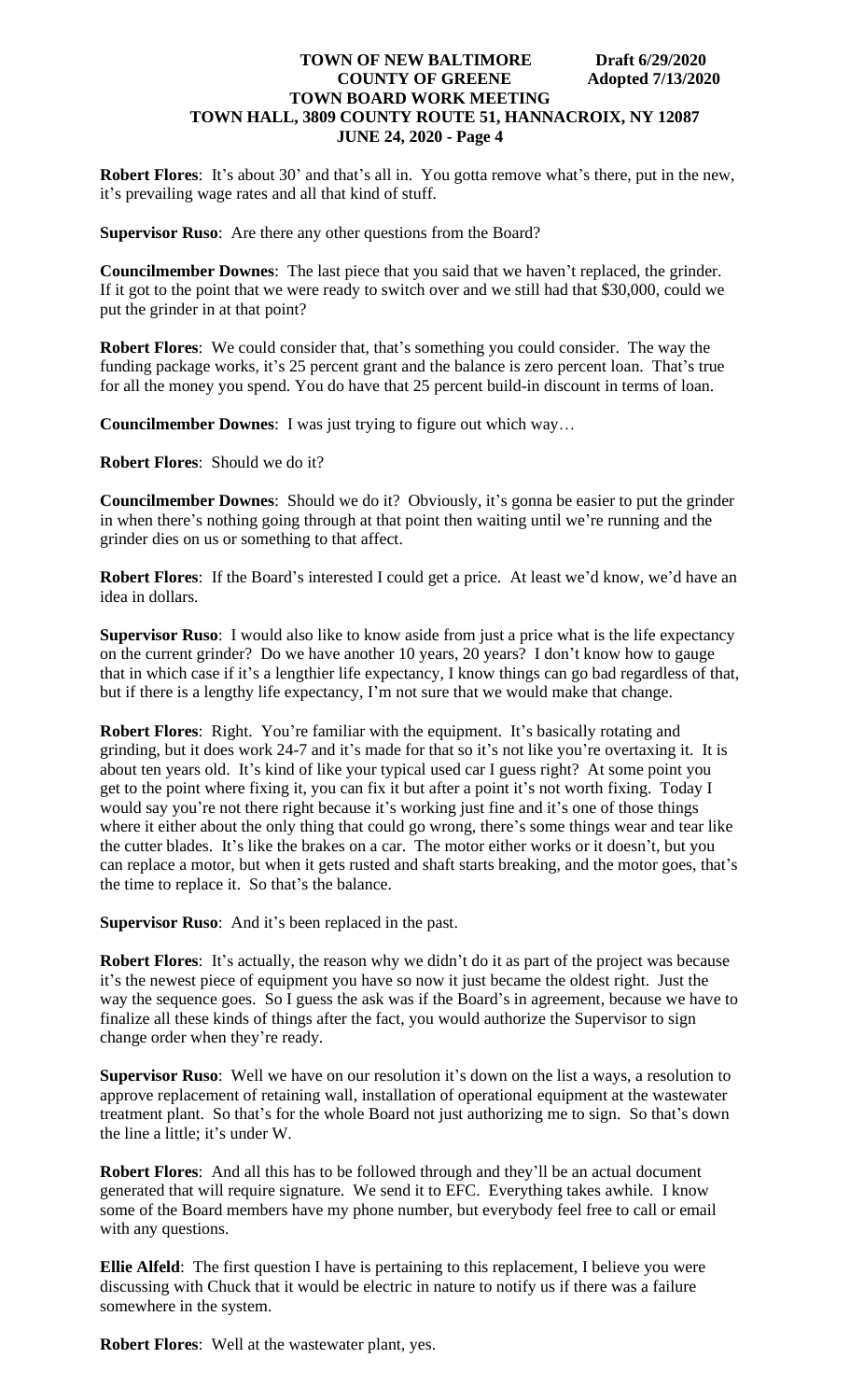**Ellie Alfeld**: You would be upgrading. Would that be in the security system also where it notifies at the outside people that there's been a breakdown? I believe we had that kind of system also.

**Robert Flores**: There is alarms for the major equipment, some of the significant amount, regardless of when it happens, alarm should goes off and a person has to respond to it.

**Ellie Alfeld**: And this would be in that connection?

**Robert Flores**: Well, this would add more signals to that.

**Ellie Alfeld**: Okay. Second question is can you tell me roughly approximately when we did grinder replacement? I remember it was expensive and it was very difficult to find people that could come out and do that type of work. Give me an idea of what I'm looking at because I know the thing was very expensive at that point in time.

**Robert Flores**: My memory is that it's about ten years old so you did it ten years ago or so.

**Ellie Alfeld**: And the cost?

**Robert Flores**: I don't want to guess out loud, but that's an expensive piece of equipment.

**Supervisor Ruso**: What would be your estimate of replacement at this particular time? I thought I heard \$30,000 didn't I?

**Robert Flores**: That's \$30,000 for the equipment and then you gotta install it and wire it and the equipment so by the time you're done you're taking real money right.

**Councilmember Boehlke**: Sticker shock.

**Robert Flores**: Costs more than a car anyway let me put it that way. Well it depends on which kind of car you drive.

**Councilmember Downes**: If it went bad, how long does it take to replace it?

**Robert Flores**: There's fixes right, there's things that can be fixed, but replacing it takes awhile because if you buy new, typically there's anywhere from say eight-week delivery time from when you give them a purchase order.

**Councilmember Downes**: And that would shut down the whole wastewater?

**Robert Flores:** Doesn't shut it down. You have bypass it, so that would require some more manual work, more manual work while you're bypassing until the machine arrives and got installed. Basically the original wastewater plant was built without that grinder so you would have to go back and do that what we call the headworks manually the way it was done in 1980.

**Councilmember Downes**: So we're looking three months we'd be down basically?

**Robert Flores**: Yeah.

**Supervisor Ruso**: Well, whatever information you could get us on the grinder and somewhat of a more solid idea of the cost I think would be appreciated.

**Robert Flores**: Okay. I can follow up with that.

**Supervisor Ruso**: Thank you very much.

## *Supervisor*

The monthly financial reports for February through May were forwarded to all Board members. Has everyone had a chance to review those? I would like to make a Motion to accept the February through May financial reports, seconded by Councilmember Downes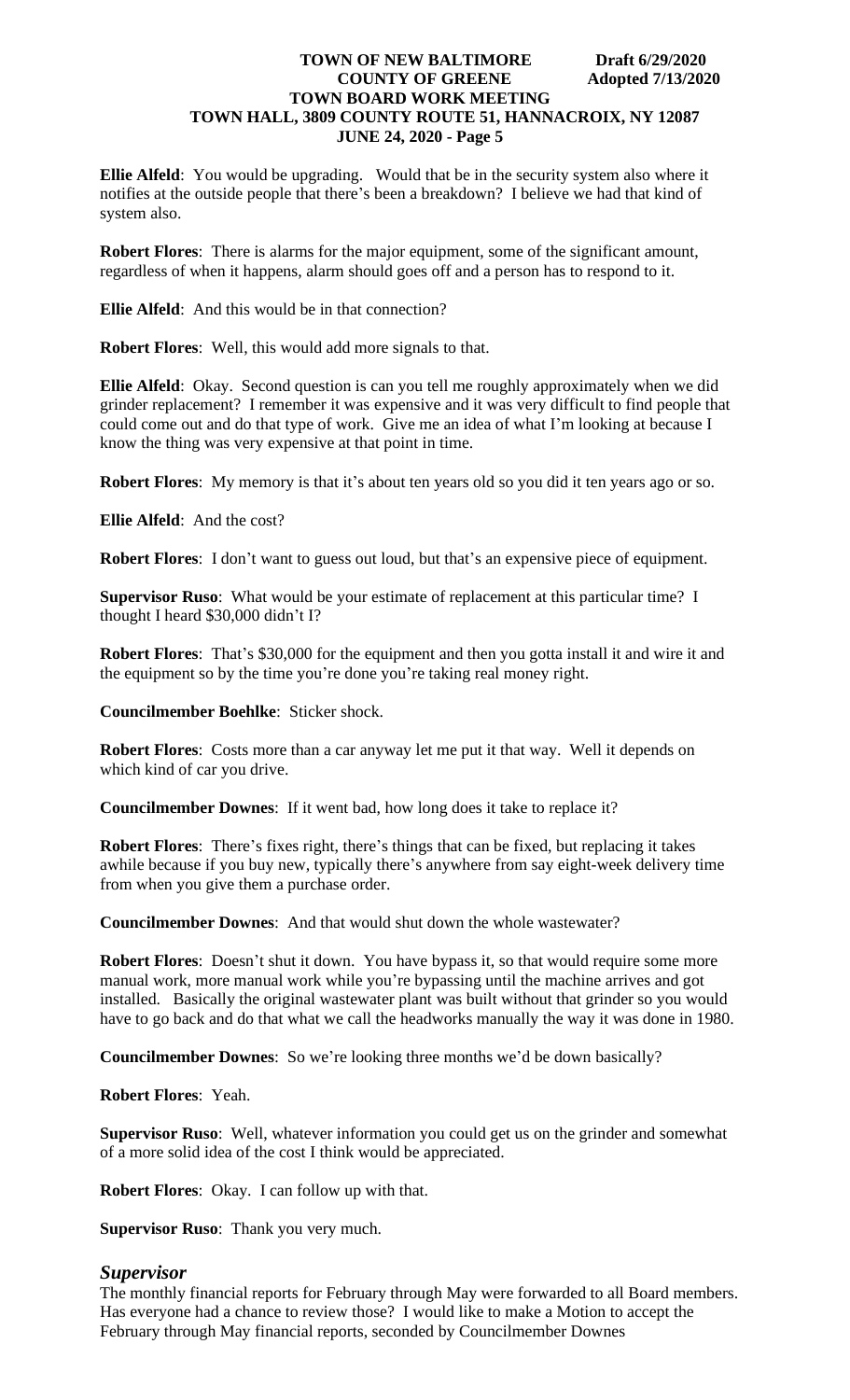AYES: Ruso, Boehlke, Downes, Irving, VanEtten NAYS: ABSTAIN: ABSENT: **Motion Carried**

**Supervisor Ruso:** This goes back awhile. We were going to move this at the last regular meeting and we didn't get the chance.

# **TOWN OF NEW BALTIMORE, COUNTY OF GREENE**

#### **RESOLUTION 61-2020 JUNE 22, 2020**

### **RESOLUTION TO ADOPT SUPERVISOR'S 2019 ANNUAL FINANCIAL REPORT UPDATE DOCUMENT SUBMITTED TO THE STATE COMPTROLLER AND ON FILE IN THE TOWN CLERK'S OFFICE FOR PUBLIC INSPECTION**

*WHEREAS* action on Resolution 61-2020 was deferred at the March 9, 2020 Regular Town Board Meeting due to further review by the Town Board and rescheduled for discussion at the March 23, 2020 Town Board Work Meeting.

*WHEREAS* due to the COVID-19 pandemic, Town Board meetings were held for emergency measures only and discussion and adoption were deferred until restrictions were relaxed or lifted.

*RESOLVED*, the Supervisor shall submit to the Town Clerk, within ninety (90) days after the close of the financial year, a copy of the Annual Financial Report to the State Comptroller, and that the Town Clerk shall place a notice that the report is on file in the Office of the Town Clerk, to be so published within ten (10) days after receipt thereof, in the official newspaper of the Town of New Baltimore. Said report was submitted by the Town's Bookkeeper in a form approved by the State Comptroller on February 26, 2020.

**Supervisor Ruso**: So you see the resolution, the document is attached.

Motion by Supervisor Ruso seconded by Councilmember VanEtten AYES: Ruso, Boehlke, Downes, Irving, VanEtten NAYS: ABSTAIN: ABSENT: **Motion Carried**

*County Legislator Pat Linger* No Report

# *Town Clerk Barb Finke*

**February 1-29, 2020** 3 Building Permits \$169.50, 1 CO Search \$15, 5 EZPass Tags \$125, 25 Dog Licenses \$192, 5 Late Dog Licenses \$25, 1 Demolition Permit \$75, 1 Certified Copy \$10, 182 Photocopies \$45.50, State, County & Local Revenues \$696, to New York State Agriculture and Markets for Spay/Neuter Program \$39, Total to Supervisor \$657. 1 FOIL was received in February and the information is being compiled.

**March 1-31, 2020** 1 Special Use Non-Commercial \$40, 1 Building Permit \$115.20, 1 Deck & Porch \$75, 2 CO Searches \$30, 1 EZPass Tag \$25, 1 Fishing License \$1.56, 26 Dog Licenses \$162, 3 Late Dog Licenses \$15, 10 Certified Copies \$100, 6 Photocopies \$1.50, State, County & Local Revenues \$606.70, to New York State Agriculture and Markets for Spay/Neuter Program \$28, to New York State Department of Environmental Conservation \$13.44, Total to Supervisor \$565.26. 1 FOIL was received in March and the bookkeeper requested additional time with the COVID-19 Pandemic.

**April 1-30, 2020** 3 Building Permits \$1,302.50, 3 CO Searches \$45, 53 Dog Licenses \$378, 2 Late Dog Licenses \$10, 10 Certified Copies \$100, State, County & Local Revenues \$1,908.50, to New York State Department of Agriculture and Markets for Spay/Neuter Program \$73, Total to Supervisor \$1,835.50.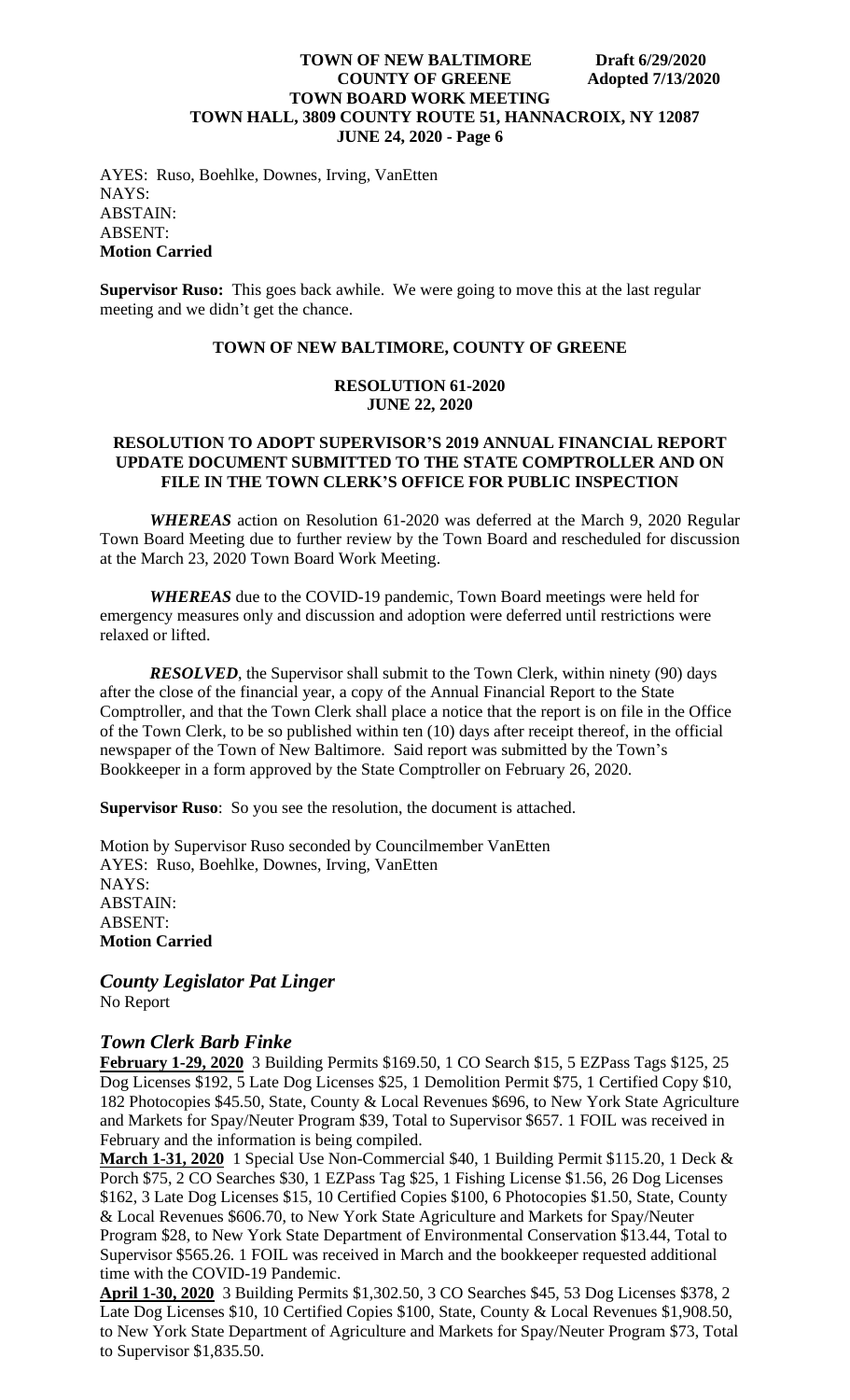**May 1-31, 2020** 3 Building Permits \$881.75, 3 CO Searches \$45, 1 Fishing License \$2.76, 22 Dog Licenses \$144, 1 Exempt Dog, 2 Late Dog Licenses \$10, 1 Marriage License \$17.50, 1 Excavation Permit Culvert Under Driveway \$35, 16 Certified Copies \$160, 1 Photo Copy \$0.25, State, County & Local Revenues \$1,392, to New York State Department of Agriculture and Markets for Spay/Neuter Program \$26, to New York State Department of Health for Marriages \$22.50, to New York State Department of Environmental Conservation for Fishing Licenses \$47.24, Total to Supervisor \$1,296.26.

**Town Clerk Finke**: I'd just like to add that even though our offices were closed, all of our offices were functioning day-to-day whenever we needed to come in to get work done. There seems to be issues with people renewing dog licenses including getting their dog into the vet to get their rabies. There's also issues with people saying that they didn't know we were open although we did publicize it on the door, I did return phone calls, we had our personal cell phones numbers on there. I guess I wonder if the Board would consider relaxing the late fees for the dogs from the dates of the pandemic.

**Councilmember VanEtten**: I think it's only fair personally. I mean I had trouble getting my dogs in and the vet was like 'well, you know it's not worth bringing her in right now so wait at home' and I think a lot of people were faced with that.

**Councilmember Boehlke**: I agree. It was a given.

**Town Clerk Finke**: And also people who did pay, they should be refunded because you can't do some…

**Supervisor Ruso**: During that timeframe.

**Town Clerk Finke**: Right.

**Supervisor Ruso**: Between March and June.

Motion by Supervisor Ruso to approve the rescinding of late fees during COVID-19 for all dog license renewals between March and June and refunding by voucher for late fee if paid seconded by Councilmember Boehlke AYES: Ruso, Boehlke, Downes, Irving, VanEtten NAYS: ABSTAIN: ABSENT: **Motion Carried**

#### **ADOPTION OF MINUTES**

The March 23, 2020 Town Board Work Meeting (COVID-19) submitted by Town Clerk Finke, Moved by Supervisor Ruso and was seconded by Councilmember Boehlke. The adoption of the foregoing Motion was duly put to a vote and the vote was as follows: AYES: Ruso, Boehlke, Downes, Irving, VanEtten NAYS: ABSTAIN: ABSENT: **Motion Carried**

The April 13, 2020 Town Board Regular Meeting (COVID-19) submitted by Town Clerk Finke, Moved by Supervisor Ruso and was seconded by Councilmember VanEtten. The adoption of the foregoing Motion was duly put to a vote and the vote was as follows: AYES: Ruso, Boehlke, Downes, Irving, VanEtten NAYS: ABSTAIN: ABSENT: **Motion Carried**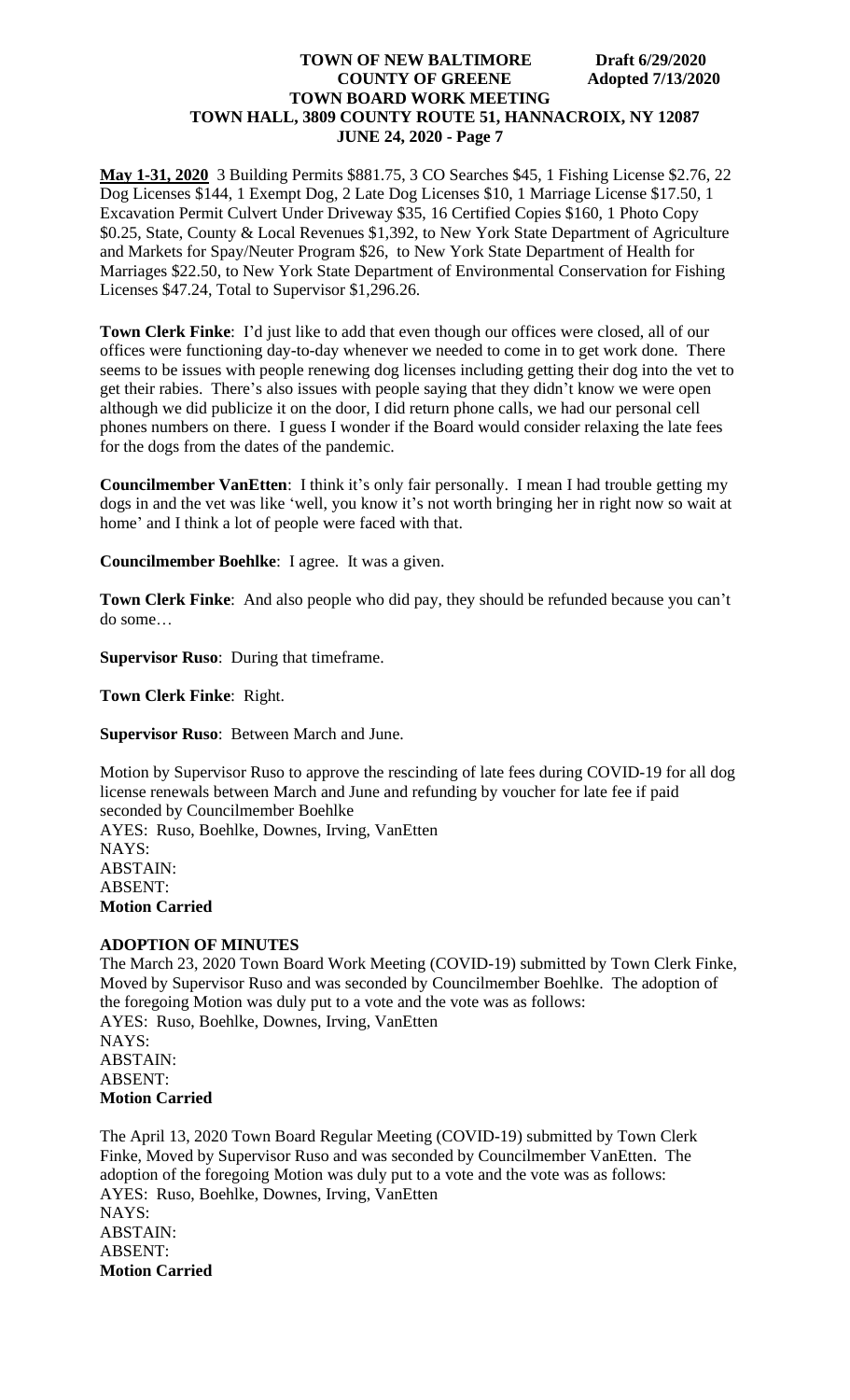The April 27, 2020 Town Board Work Meeting (COVID-19) submitted by Town Clerk Finke, Moved by Supervisor Ruso and was seconded by Councilmember Irving. The adoption of the foregoing Motion was duly put to a vote and the vote was as follows: AYES: Ruso, Boehlke, Downes, Irving, VanEtten NAYS: ABSTAIN: ABSENT: **Motion Carried**

The May 13, 2020 Town Board Regular Meeting (COVID-19) submitted by Town Clerk Finke, Moved by Supervisor Ruso and was seconded by Councilmembers Boehlke and Downes. The adoption of the foregoing Motion was duly put to a vote and the vote was as follows: AYES: Ruso, Boehlke, Downes, Irving, VanEtten NAYS: ABSTAIN: ABSENT: **Motion Carried**

The May 27, 2020 Town Board Work Meeting (COVID-19) submitted by Town Clerk Finke, Moved by Supervisor Ruso and was seconded by Councilmember Downes. The adoption of the foregoing Motion was duly put to a vote and the vote was as follows: AYES: Ruso, Boehlke, Downes, Irving, VanEtten NAYS: ABSTAIN: ABSENT: **Motion Carried**

The June 8, 2020 Town Board Regular Meeting submitted by Town Clerk Finke, Moved by Supervisor Ruso and was seconded by Councilmember Downes. The adoption of the foregoing Motion was duly put to a vote and the vote was as follows: AYES: Ruso, Boehlke, Downes, Irving, VanEtten NAYS: ABSTAIN: ABSENT: **Motion Carried**

# *Tax Collector Diane Jordan*

Property/County Tax--There is a 5% penalty added to unpaid bills until the June 30, please have the bills to the post office and post marked on or before the 30, of June. After this date there will be another 1% penalty added to the bills that are still due. Sewer District  $# 1$  Sewer #1 now has a 10% penalty added to the bill and are due by June 15, after this date there will be another 2% penalty added to the unpaid bill. Second billing for Sewer #1 will go out again in July for August 15 payment. Water District  $\#2$  Also Water  $\#2$  bills now has a 10% penalty on February 15, bill or a 4% penalty added to the May 15, bill that are due by July 15, bills unpaid by then will have another 2% penalty added to the unpaid bill after July 15, Third quarter water # 2 bills will also be sent out in July for an August 15, payment. Anyone with questions, please call me at (518)756-6671 x2 and I will be happy to help you any time.

# *Historian Ted Hilscher*

In February I presented a slide show at the Town Hall on Thomas Cole and the Birth of the Environmental Movement. There were about 15 in attendance. I have written an article for the next town newsletter on the "twin" riverfront hamlets of New Baltimore and Coeymans and am researching another future article. I have been asked by the Ravena Public Library to put together an exhibit of photographs from New Baltimore history. Because the library has been closed for several months, I'm not sure when the exhibit will go on display. I plan on selecting photographs not commonly seen, and will be writing text. Thee will be some cost involved in the purchase of about eight inexpensive frames, which will be the second time I've spent money out of my budget in ten years as historian!

*Agriculture/AgFest* No Report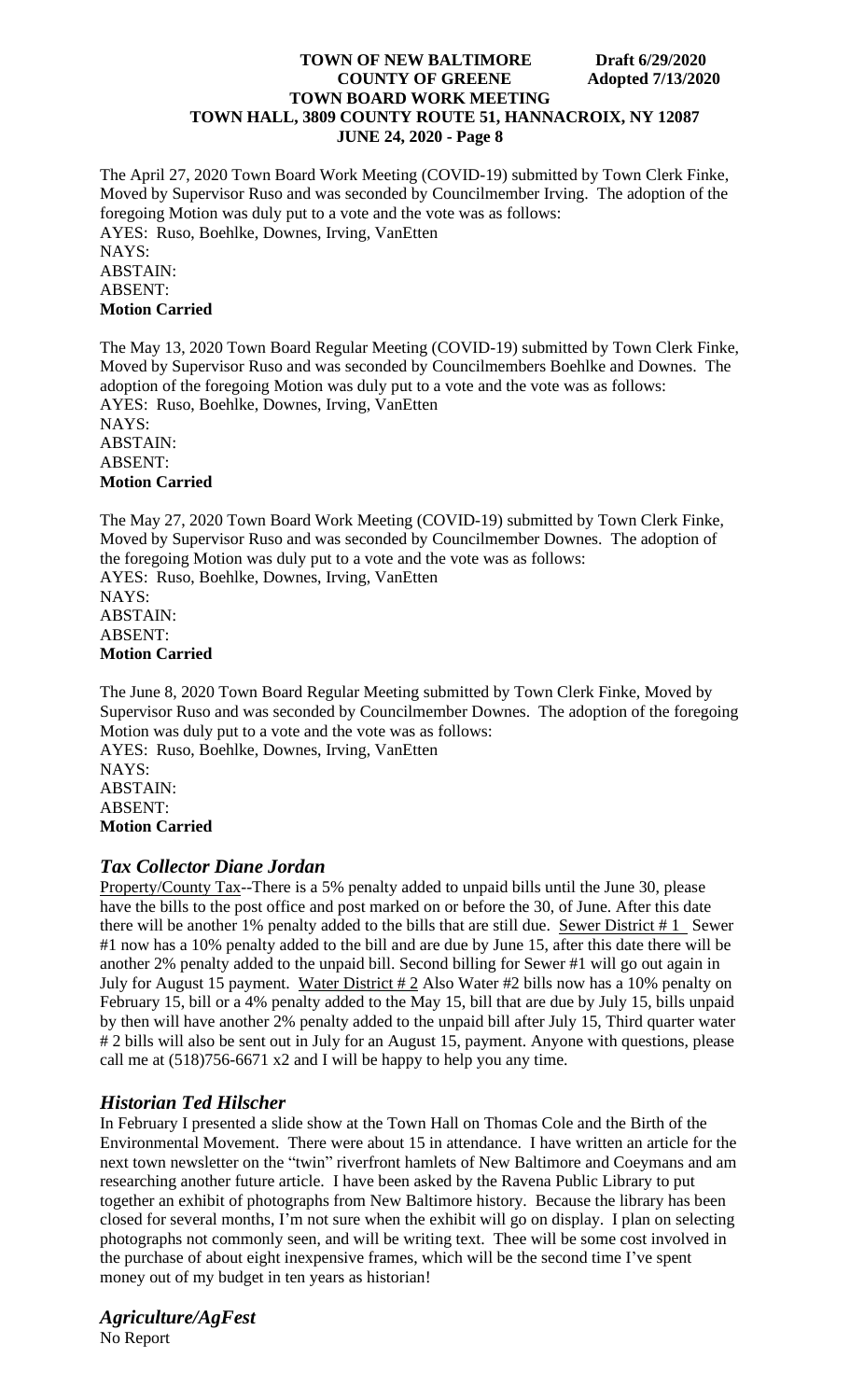# *Animal Control*

New York State Department of Agriculture and Markets Division of Animal Industry DOG CONTROL OFFICER INSPECTION REPORT Rating: Satisfactory 1. Equipment is available for proper capture and holding Yes 2. Dogs are held and transported safely Yes 3. Equipment maintained in clean and sanitary condition Yes 4. Veterinary care is provided when necessary Yes 5. Dogs are euthanized humanely Yes 6. Complete seizure and disposition records are maintained of all seized dogs Yes 7. Dogs transferred for purposes of adoption in compliance with Article 7 Not Applicable 8. Redemption period is observed before adoptions, euthanasia or transfer Not Applicable 9. Owners of identified dogs are properly notified Yes 10. Redeemed dogs are licensed before release Not Applicable 11. Proper impoundment fees paid before dogs are released Not Applicable

**Supervisor Ruso**: This is in regards to the Rabies Clinics that were all cancelled and they're back on, except there will not be one in New Baltimore this year due to the dates of the ones that are being offered and that is on August 19 from 5-7 PM at the Cairo Town Park, September 2 from 5-7 PM also at the Cairo Town Park, and the third one at the same Park is October 7 from 5-7 PM.

### *Assessment*

May Sale Transfers: 0 Building Permits: 8 Notes: Grievance Day went smoothly. 13 total Grievances and three people attending in person to speak before the BAR. This month will be about preparing the Final Role for July 1<sup>st</sup> as well as communicating all Grievers of the BAR's decision. June Sale Transfers: 4 Building Permit: 9 Notes: All Grievance applicants were notified of the board's decision, and my bet is at least one will follow up with a small claim application. The Final Tax Roll will be finished July  $1<sup>st</sup>$  and will signal the end of the tax season. This month we are handcuffed until July which is when we can start making changes to the roll again.

## *Audit and Budget*

No Report

# *Buildings & Grounds/Recycling Operator Kirk Trombley*

May 23-June 20 4 Tires Up to and Including 16" with Rim \$12, 60 Gallon Bags of Plastic (No Hard Plastics) 9, 17 Bundles of Magazines and Phone Books, 30 Bags and Bundles of Newspaper, 33 Boxes and Bundles of Cardboard, 1 Air Conditioner on 6/10 and 1 Microwave Oven on 6/17, Total Income \$12

## *Building Inspector/Code Enforcement Officer*

Summarization of Code Enforcement Officer activities for February, 2020, is as follows: Building Inspections: -- Building Permits Issued: -- Building Permits Renewed: 2 Building Permit Renewal Letters Sent: First Notice  $-1$ ;  $2<sup>nd</sup>$  Notice  $-2$  Certificates of Compliance Issued: 1 Certificates of Occupancy Issued: 1 Certificate of Occupancy Search Requests: 1 Demolition Permit Applications Received: 2 Demolition Permits Issued: 1 Manufactured (Mobile) Home Permits Received: 1 Manufactured (Mobile) Home Permits Issued: -- New Building Permit Applications Received: -- New Building Permit Applications Awaiting Permit Issuance: 1 Open Building Permits: 105 Outside Boiler/Woodstoves, etc. Permits Issued: 1 New Complete Septic System Applications Received: 2 New Complete Septic System Permits Issued: 2 Application Fees for February, 2020: \$244.50 Total Fees for Year to Date: \$2,041.95

Summarization of Code Enforcement Officer activities for March-May, 2020, is as follows: Building Inspections: 35 Building Permits Issued: 7 Building Permits Renewed: 1 Certificates of Compliance Issued: 2 Certificate of Occupancy Search Requests: 5 New Building Permit Applications Received: 7 New Septic System Applications: 2 Outside Boiler/Woodstoves, etc. Permits Issued: 1 Application Fees for March-May, 2020: \$2,323.95 Total Fees for Year to Date: \$4,365.90

# *Fire/EMS & Law Enforcement/Greene County EMS Representative Nick Dellisanti*

The regular monthly meeting was held on Tuesday, February 18, 2020. There were 9 EMS calls in January for a total of 9 for this year 2020. We had 90 calls for all of 2019. There was no March meeting because of the coronavirus. The regular monthly meeting was cancelled due to the coronavirus on Tuesday, April 21, 2020 but was held by Conference Call. There were 4 EMS calls in March for a total of 19 for this year 2020. We had 90 calls for all of 2019. The regular monthly meeting was cancelled due to the coronavirus on Tuesday, May 19, 2020, but was held by conference call. There were 7 EMS calls in April for a total of 26 for this year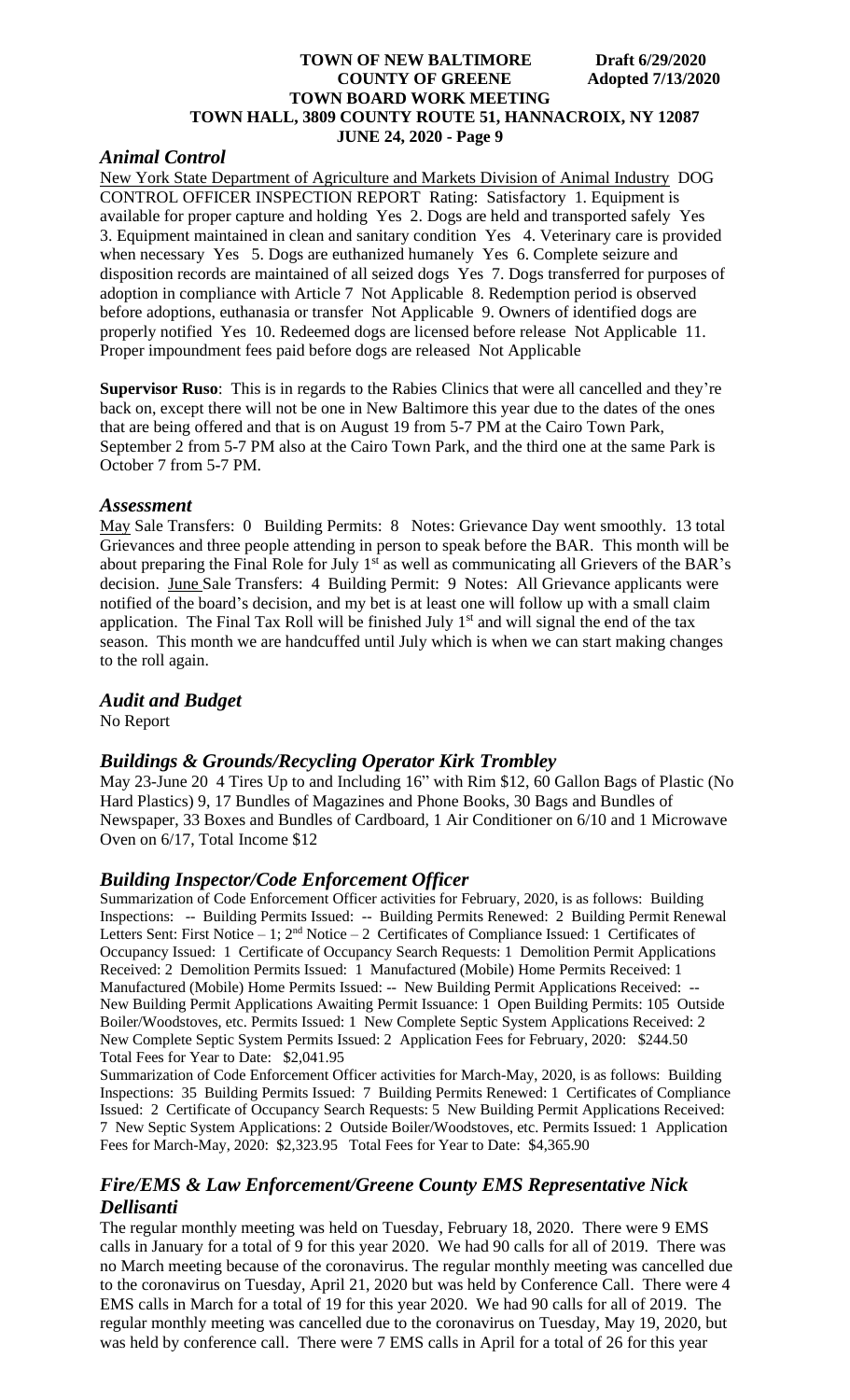2020. We had 90 calls for all of 2019. The regular monthly meeting was held on Tuesday, June 16, 2020 and was held at the new Hunter Station that was renovated by Greene County EMS. It was a former garage in the Village of Hunter. We now have our fifth car up there for paramedic service. The response time has diminished considerably. Everyone up on the Mountaintop is extremely happy. When you cut two to five minutes off a call, I mean just sit home and look at a clock for five minutes and see how long that takes. There were 4 EMS calls in the month of May for a total of 30 for this year 2020. So we are quite behind what we had in 2019 of 90 calls so I'm going to anticipate we will be under for year 2020 which would keep our budget intact for this year and possibly for 2021.

**Supervisor Ruso**: It runs roughly about 78 if you extrapolate to the end.

**Deputy Supervisor Dellisanti**: So that will knock a few bucks off our annual bill for 2021.

## *Highway*

## **TOWN OF NEW BALTIMORE, COUNTY OF GREENE**

#### **RESOLUTION 78-2020 JUNE 24, 2020**

## **RESOLUTION TO AUTHORIZE HIGHWAY SUPERINTENDENT TO PURCHASE MATERIALS AND SUPPLIES BY GREENE COUNTY RESOLUTION 151-20**

 **WHEREAS,** the Town Board hereby authorizes the purchase of materials and supplies at the contract price offered by Greene County Resolution 151-20 for one year from May 22, 2020 to May 21, 2021**.**

Motion by Supervisor Ruso seconded by Councilmember Boehlke AYES: Ruso, Boehlke, Downes, Irving, VanEtten NAYS: ABSTAIN: ABSENT: **Motion Carried**

#### **TOWN OF NEW BALTIMORE, COUNTY OF GREENE**

## **RESOLUTION 79-2020 JUNE 24, 2020**

## **RESOLUTION TO AUTHORIZE HIGHWAY SUPERINTENDENT TO PURCHASE WASHED AND SCREENED CRUSHED STONE BY GREENE COUNTY RESOLUTION 152-20**

 **WHEREAS,** the Town Board hereby authorizes the purchase of washed and screened crushed stone at the contract price offered by Greene County Resolution 152-20 for one year from May 22, 2020 to May 21, 2021.

Motion by Supervisor Ruso seconded by Councilmember VanEtten AYES: Ruso, Boehlke, Downes, Irving, VanEtten NAYS: ABSTAIN: ABSENT: **Motion Carried**

**Supervisor Ruso**: On June 15 we did get notification that we are going to have not complete but substantial funding for our CHIPS, not quite the same as last year, a 20% deduction and so as a result we do have a resolution here for the 284 Agreement. I'm going to read this and I think we'll have some questions when we're done. The Highway Superintendent is here in attendance tonight.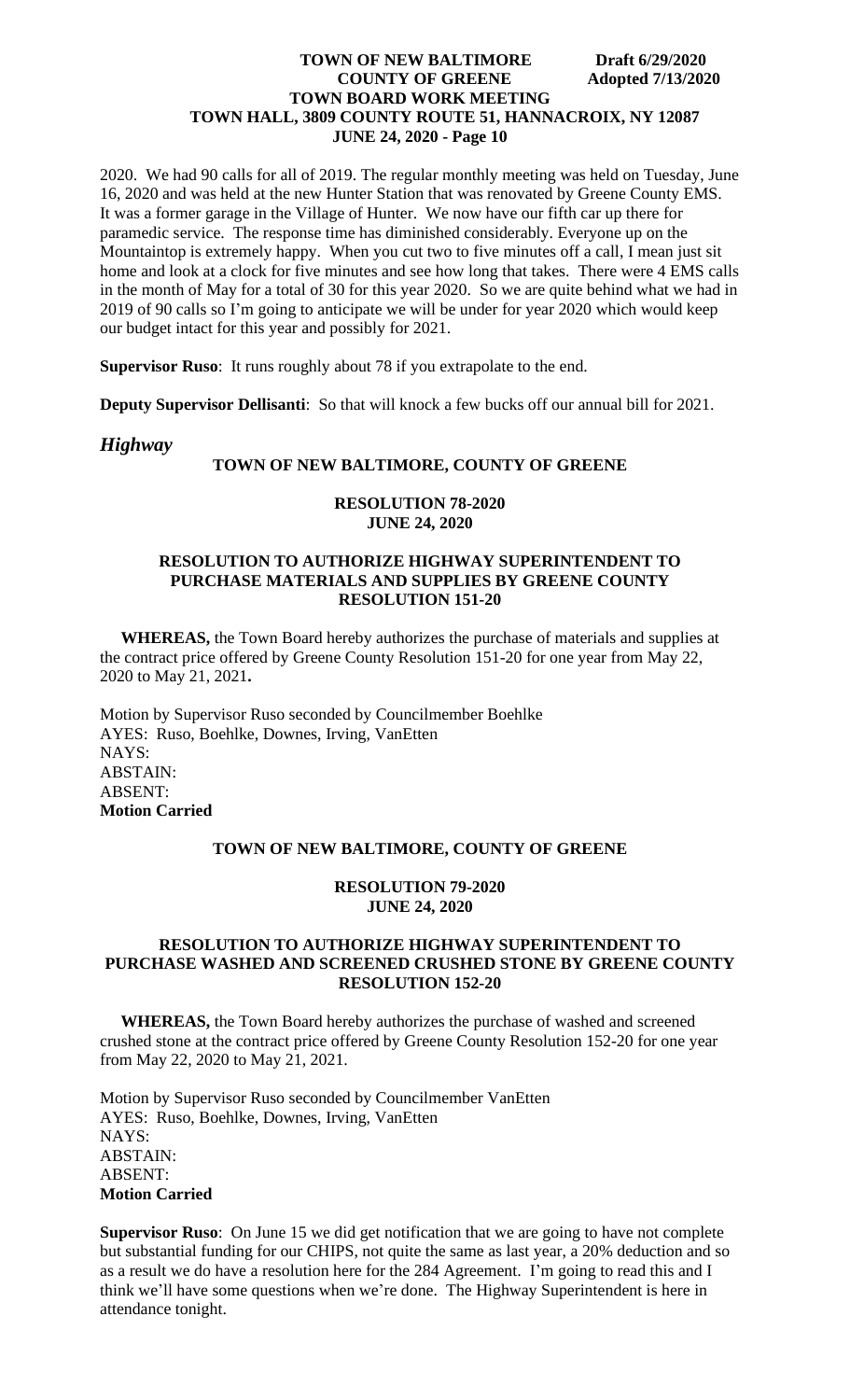### **TOWN OF NEW BALTIMORE, COUNTY OF GREENE**

#### **RESOLUTION 80-2020 JUNE 24, 2020**

## **RESOLUTION APPROVING AGREEMENT FOR EXPENDITURE OF HIGHWAY MONIES**

 **RESOLVED,** that the attached Agreement for Expenditure of Highway Monies submitted by Highway Superintendent Alan VanWormer (Highway 284 Agreement) is hereby approved.

## **AGREEMENT FOR THE EXPENDITURE OF HIGHWAY MONEYS Section 284 OF THE HIGHWAY LAW**

AGREEMENT between the Town Superintendent of Highways of the Town of New Baltimore, of Greene County, State of New York and the undersigned members of the Town Board. Pursuant to the provisions of Section 284 of the Highway Law, we agree that moneys levied and collected in the Town for the repair and improvement of highways, and received from the State for State Aide for the repair and improvement of highways, shall be expended as follows:

- 1. GENERAL REPAIRS. The sum of \$125,000 shall be set aside to be expended for primary work and general repairs upon 70 miles of town highways, including sluices, culverts and bridges having a span of less than five feet and boardwalks or renewals thereof.
- 2. PERMANENT IMPROVEMENTS. The following sums shall be set aside to be expended for the permanent improvement of town highways
	- a) On the road commencing at Roberts Hill Road and leading to School Hill Road, a distance of 1 mile, there shall be expended not over the sum of \$113,025.00 Type: Blacktop Overlay Width of Traveled Surface: 20' Thickness: 2.5" Blacktop overlay 1", True and Level Coat, and 1.5" Top Coat on Highmount Road from Roberts Hill Road to School Hill Road (Paid by CHIPS)
	- b) On the road commencing at County Route 26 and leading to the New Baltimore/Coxsackie Town Line, a distance of 1.5 miles, there shall be expended not over the sum of \$23,478.00. Type: Single Coat Chip Seal Width of Traveled Surface: 22' Thickness:  $\frac{1}{4}$ " Single coat chip seal Medway Earlton Road, 1.5 miles (Paid by CHIPS)
	- c) On the road commencing at Medway Earlton Road and leading to Dead End, a distance of .5 miles, there shall be expended not over the sum of \$8,200.000 Type: Single Coat Chip Seal Width of Traveled Surface: 20' Thickness: 1/4" Single coat chip seal Beaver Lane, 20' Wide from Medway Earlton Road to Dead End (Paid by CHIPS)

.

d) On the road commencing at Alcove Road and leading to Staco Road, a distance of 1,320', there shall be expended not over the sum of \$8,000.00. . Type: Double Coat Chip Seal Width of Traveled Surface: 20' Thickness: 1/4" Double coat chip seal Sunset Hill Road for a distance of ¼ mile, 1320' from Alcove Road to Staco Road (Paid by CHIPS)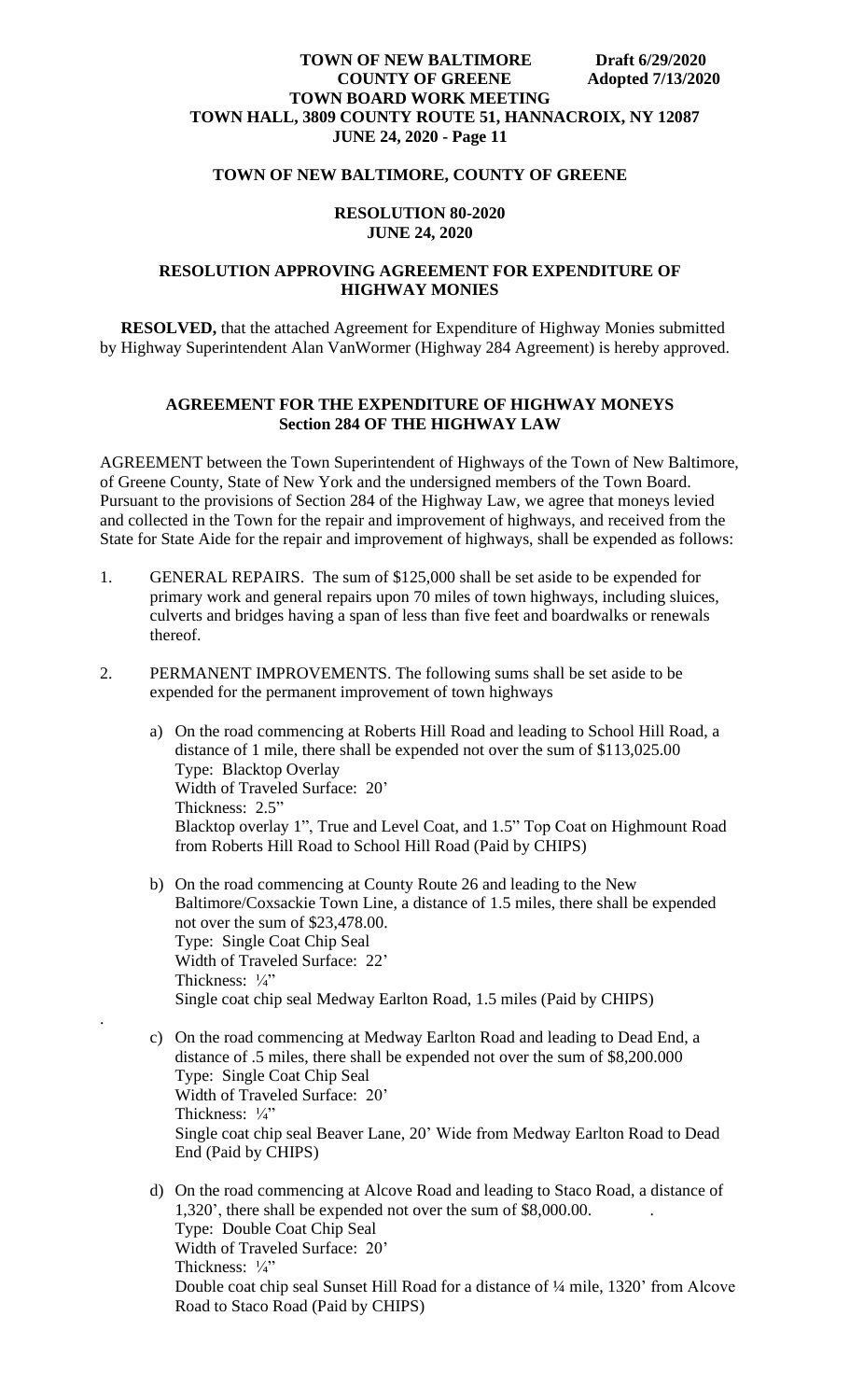- e) On the road commencing at Alcove Road and leading to Dead End, a distance of 1,320', there shall be expended not over the sum of \$8,000.00. . Type: Double Coat Chip Seal Width of Traveled Surface: 20' Thickness:  $\frac{1}{4}$ " Double coat chip seal Meadow Lane from Alcove Road to Dead End, a distance of 1,320' by 20' wide (Paid by CHIPS)
- 3. All work and materials utilized in the above projects shall be obtained in accordance with the Town of New Baltimore Procurement Policy and public bidding requirements pursuant to New York State General Municipal Law Article 5A.

| Executed in duplicate this | day of June, 2020. |
|----------------------------|--------------------|
|----------------------------|--------------------|

| Supervisor Jeffry R. Ruso                         | Councilmember William J. Boehlke Sr. |
|---------------------------------------------------|--------------------------------------|
| <b>Councilmember Kelly Downes</b>                 | Councilmember Charles A. Irving Jr.  |
| Town Superintendent of Highways<br>Alan VanWormer | Councilmember Shelly VanEtten        |

\_\_\_\_\_\_\_\_\_\_\_\_\_\_\_\_\_\_\_\_\_\_\_\_\_\_\_\_\_\_\_\_\_\_\_\_\_\_\_\_\_\_\_\_\_\_\_\_\_\_\_\_ County Superintendent of Highways Robert VanValkenburg

NOTE: This Agreement should be signed in duplicate by a majority of the members of the Town Board and the Town Superintendent of Highways. Both copies must be approved by the County Highway Superintendent. One copy must be filed in the Town Clerk's office and in the County Highway Superintendent's Office. COPIES DO NOT HAVE TO BE FILED IN ALBANY.

Motion by Supervisor Ruso seconded by Councilmember Boehlke

**Councilmember VanEtten**: I don't see the figures adding up correctly.

**Supervisor Ruso**: Yes, I think that that's part of the problem. Alan, while you're here, do you have a copy of it before you?

**Highway Superintendent VanWormer**: I do not.

**Supervisor Ruso**: Under Section 1 it says the sum of \$125,000 shall be set aside and the issue I think that Shelly is bringing up here is that if you added up all the subordinate projects, it comes to well more than \$125,000.

**Highway Superintendent VanWormer**: No, the \$125,000 is what's budgeted for General Repairs and Maintenance. CHIPS money is separate from that.

**Councilmember Boehlke**: The \$125,000 comes out of the Highway budget, all the rest come out of the CHIPS. It's grant money.

**Supervisor Ruso**: Because I remember going through the line items with you on Saturday and all these added up to \$160-whatever the dollar figures were. We're looking at \$125,000 out of Town monies.

**Highway Superintendent VanWormer:** Correct.

**Councilmember VanEtten**: And then the \$160,000 coming out of the CHIPS money.

**Councilmember Boehlke**: Because you can only use the CHIPS money for permanent repairs.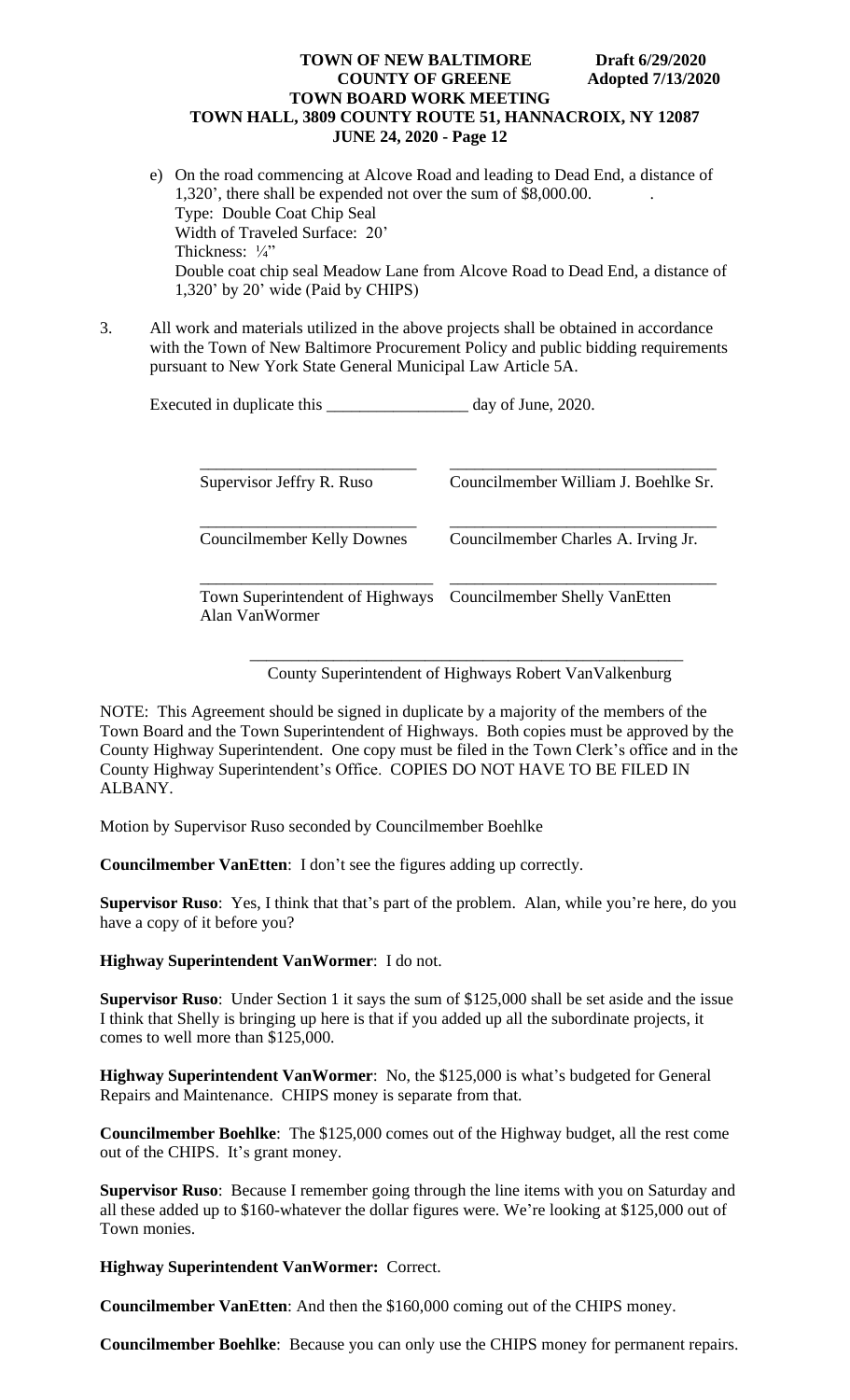**Supervisor Ruso**: Also under 1. I've been informed for quite a number of years that we had I believe it was 62 miles of Town road. You have indicated here 70.

#### **Highway Superintendent VanWormer**: I thought it was 73.

**Deputy Supervisor Dellisanti**: It's less than 70.

**Supervisor Ruso**: I've been informed differently and as I've also been under the knowledge that our CHIPS money is based upon the number of town road miles.

**Highway Superintendent VanWormer**: I don't know what their formula is, what they use to calculate, I know it's going by road miles. I don't know what their formula is that they use for giving it out.

**Supervisor Ruso**: Do we have any more thoughts from the rest of the Board?

**Councilmember Downes**: On the \$125,000 I know that that is in your budget, but because of the State of New York kind of keep that in mind not to spend the whole thing because we don't know what we're gonna get from the state next year and I think we have to keep that consciously, they've already said we're gonna get cut. I understand it's budgeted, but that doesn't mean that we need to spend the whole \$125,000.

**Highway Superintendent VanWormer**: But right now I think we're down to like \$88,000 grader patch. Last report I got from Bonnie we were at \$88,000.

**Supervisor Ruso**: You didn't see May's yet. I don't know what you may have expended in May. I don't happen to recall that. It was tidbits here and there. I do recognize the budgeted expenditure. This is consistent with our conversation from Saturday and I also recognize that the budgeted revenue that we are supposed to receive, the budgeted revenue is already well at risk in terms of what we're going to pull in this year for many different reasons so I think that Ms. Downes points about we have to be careful going forward have to be underscored. Do you have anything further?

**Councilmember Boehlke**: No, I mean we talked about this before. I mean we considered even the possibility of an austerity budget, but this is better that we voluntary self-discipline mode be very careful about what we expend. And me, I'm all for that.

**Supervisor Ruso**: And, again, I think that's relatively consistent with our conversation from Saturday.

**Councilmember Boehlke**: The future is not the greatest looking right now and it really is a given I mean we're running our households the same way.

**Councilmember Downes**: And we don' know that we're gonna hit in October and November when we may need snowplowing.

**Supervisor Ruso**: That's a separate line item on the budget, yes, but it's still dollars out the door.

**Ellie Alfeld**: This work that you're gonna do by Sunset and Alcove. Give me a clue because I know that neighborhood looks like and I think it's almost a waste of blacktop or stone or anything in the area of that intersection. I mean it's a mess up there and I would almost call it dangerous because of the angle of the curve between the two roads.

**Highway Superintendent VanWormer**: We put about a foot of millings on that road last week and the week before. We raised it up, rolled it in, it's in really good shape now. We made it a little bit wider and the reason we have to chip seal it is because it's all new material so we have to...

**Ellie Alfeld**: I don't have an argument with chip, I really don't, but I don't want to see wasting money improving an area that is so…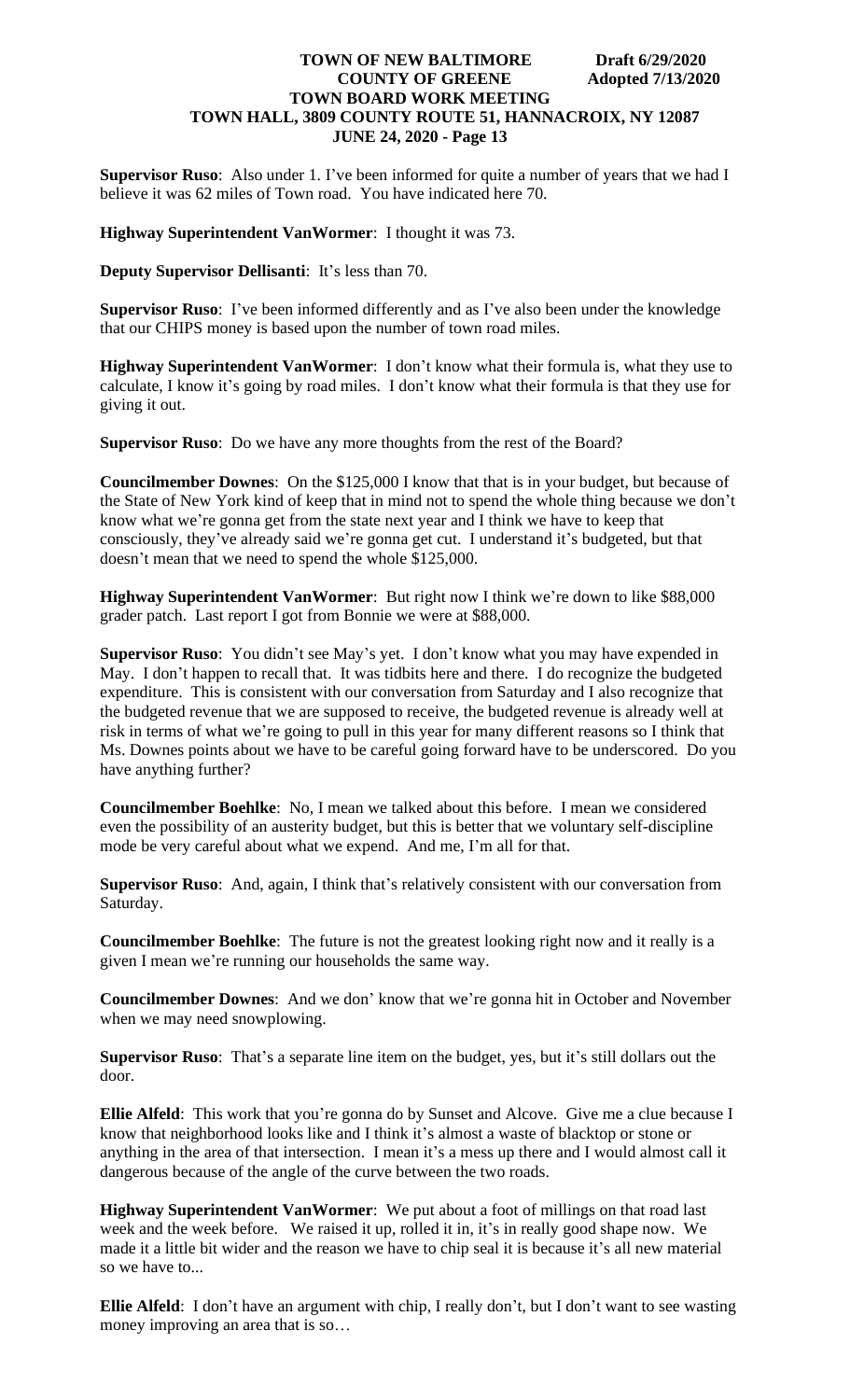**Highway Superintendent VanWormer**: Actually the only thing that's gonna cost there is the chip sealing, the millings we got for nothing, the millings were free. We used those, that cost us nothing. The same with Meadow Lane. We did the same thing on that road, the millings and they were free.

**Ellie Alfeld**: I am not familiar with Meadow Lane, but I am with that intersection of Sunset and Alcove.

AYES: Ruso, Boehlke, Downes, Irving, VanEtten NAYS: ABSTAIN: ABSENT: **Motion Carried**

**Supervisor Ruso:** This we do have to sign here and now.

### **TOWN OF NEW BALTIMORE, COUNTY OF GREENE**

#### **RESOLUTION 81-2020 JUNE 24, 2020**

#### **RESOLUTION TO PURCHASE USED 2002 INTERNATIONAL PLOW/ DUMP TRUCK FROM THE TOWN OF CATSKILL**

*WHEREAS* the Highway Department wishes to replace the 1985 Oshkosh with a 2002 International Plow/Dump Truck from the Town of Catskill.

*WHEREAS* the purchase of second-hand equipment from another municipality is exempt from competitive bidding per the General Municipal Law (6) which states that "Surplus and second-hand supplies, material or equipment may be purchased without competitive bidding or competitive offering from the federal government, the state of New York or from any other political subdivision, district or public benefit corporation."

*WHEREAS* the 2002 International Plow/Dump Truck was appraised by Ben Funk Inc., a local International dealer, who estimated it to be worth \$30,000.

*RESOLVED* the Town of New Baltimore submitted a bid of \$28,000 to the Town of Coxsackie Catskill, the Town of Coxsackie Catskill countered with \$29,000 which was accepted by the Town of New Baltimore, and said purchase will be paid from the Reserve Fund-Highway Equipment.

Motion by Supervisor Ruso seconded by Councilmember Boehlke

**Councilmember Boehlke**: I've seen photos of this truck and it's a winner it really is. It's in excellent shape. It's got the potential, Alan will tell you, it's got potential to be used in two different functions and this truck brand new or the Oshkosh brand new to replace these things with new value I think was running about \$230,000.

**Highway Superintendent VanWormer**: This is about a \$240 for a new one, this is about a \$210,000 savings for the Town.

**Supervisor Ruso**: Oh, it is 18 years old. How many miles are on it and is that a good variable?

**Highway Superintendent VanWormer**: It's got 50,000 miles on it.

**Councilmember Boehlke**: Just broke in.

**Highway Superintendent VanWormer**: The only reason they're selling it is because they bought two brand new ones and they don't have a use for it anymore so they offered it to us.

**Councilmember Irving**: The Oshkosh is shot?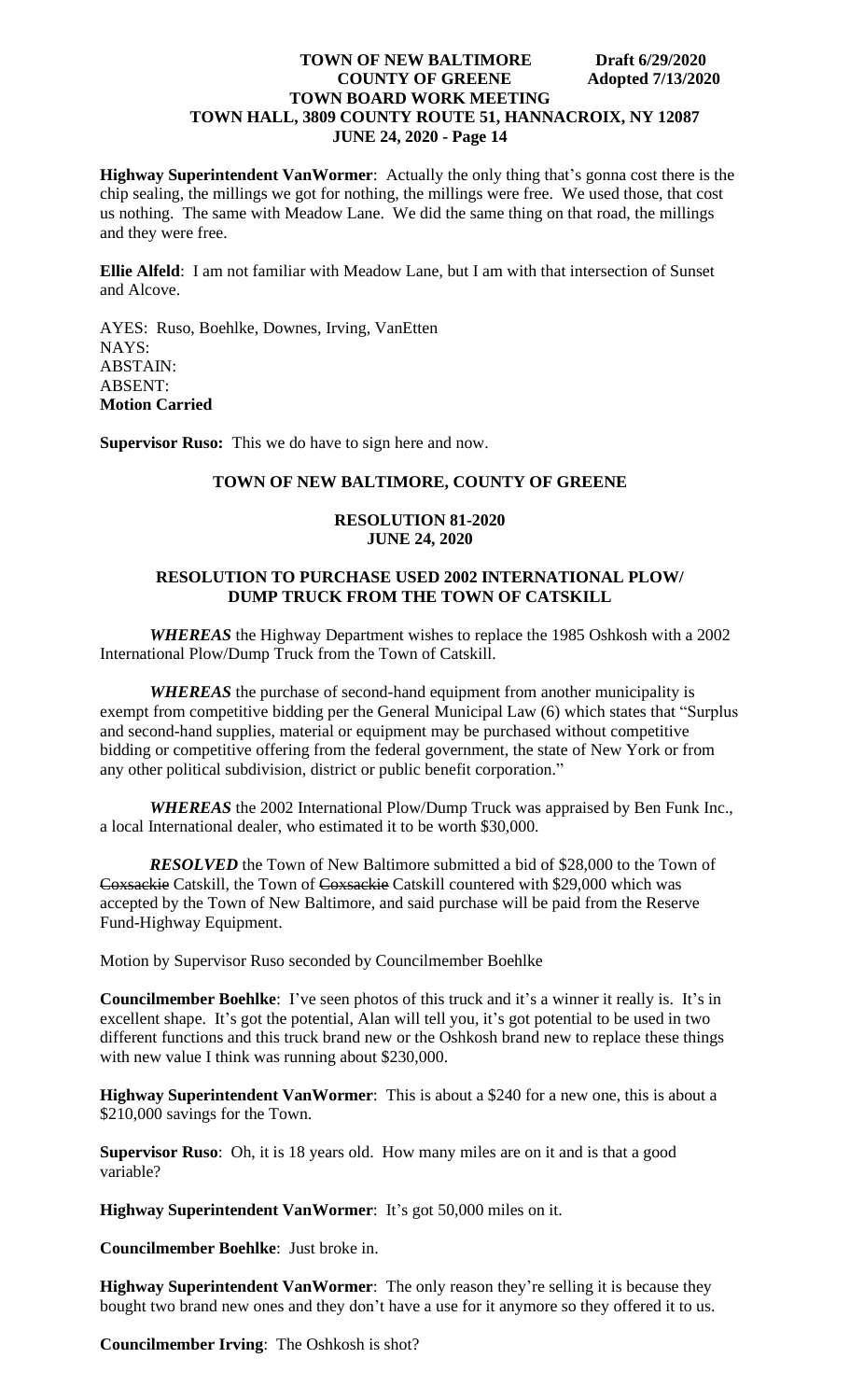## **Highway Superintendent VanWormer**: Pretty much, yeah.

**Councilmember Irving**: How many miles on that?

**Highway Superintendent VanWormer**: How many miles are on it? It's got like 40,000 hours on it. It's got an hour meter. It's seen better days. We got a lot of work, I mean it's an '85 and we got a lot of use out of it. The problem with Oshkosh is now they're so hard to get parts for. They're almost impossible to get parts for. I would say if we cleaned it up and put it on the auction site, I was telling Jeff we'd probably get, I would say we would sell it for less than \$10,000. I wouldn't be surprised if it sells for less than that.

AYES: Ruso, Boehlke, Downes, Irving, VanEtten NAYS: ABSTAIN: ABSENT: **Motion Carried**

## **TOWN OF NEW BALTIMORE, COUNTY OF GREENE**

## **RESOLUTION 82-2020 JUNE 24, 2020**

## **RESOLUTION TO SURPLUS USED HIGHWAY TRUCK THROUGH GOVDEALS, INC.**

*WHEREAS* the Town Highway Superintendent has declared the 1985 Oshkosh to be surplus equipment and desires to sell such truck.

*RESOLVED* the Town Board of the Town of New Baltimore approves the surplus of the 1985 Oshkosh through GovDeals, Inc. auction service as approved by Resolution 139-2016.

Motion by Supervisor Ruso seconded by Councilmember Boehlke AYES: Ruso, Boehlke, Downes, Irving, VanEtten NAYS: ABSTAIN: ABSENT: **Motion Carried**

*Insurance* No Report

*Personnel*

## **TOWN OF NEW BALTIMORE, COUNTY OF GREENE**

#### **RESOLUTION 83-2020 JUNE 24, 2020**

## **STANDARD WORK DAY AND REPORTING RESOLUTION**

**BE IT RESOLVED** that the Town of New Baltimore hereby establishes the following as standard work days for an appointed official and will report the following days worked to the New York State and Local Employees' Retirement System based on the record of activities maintained and submitted by this appointed official to the clerk of this body.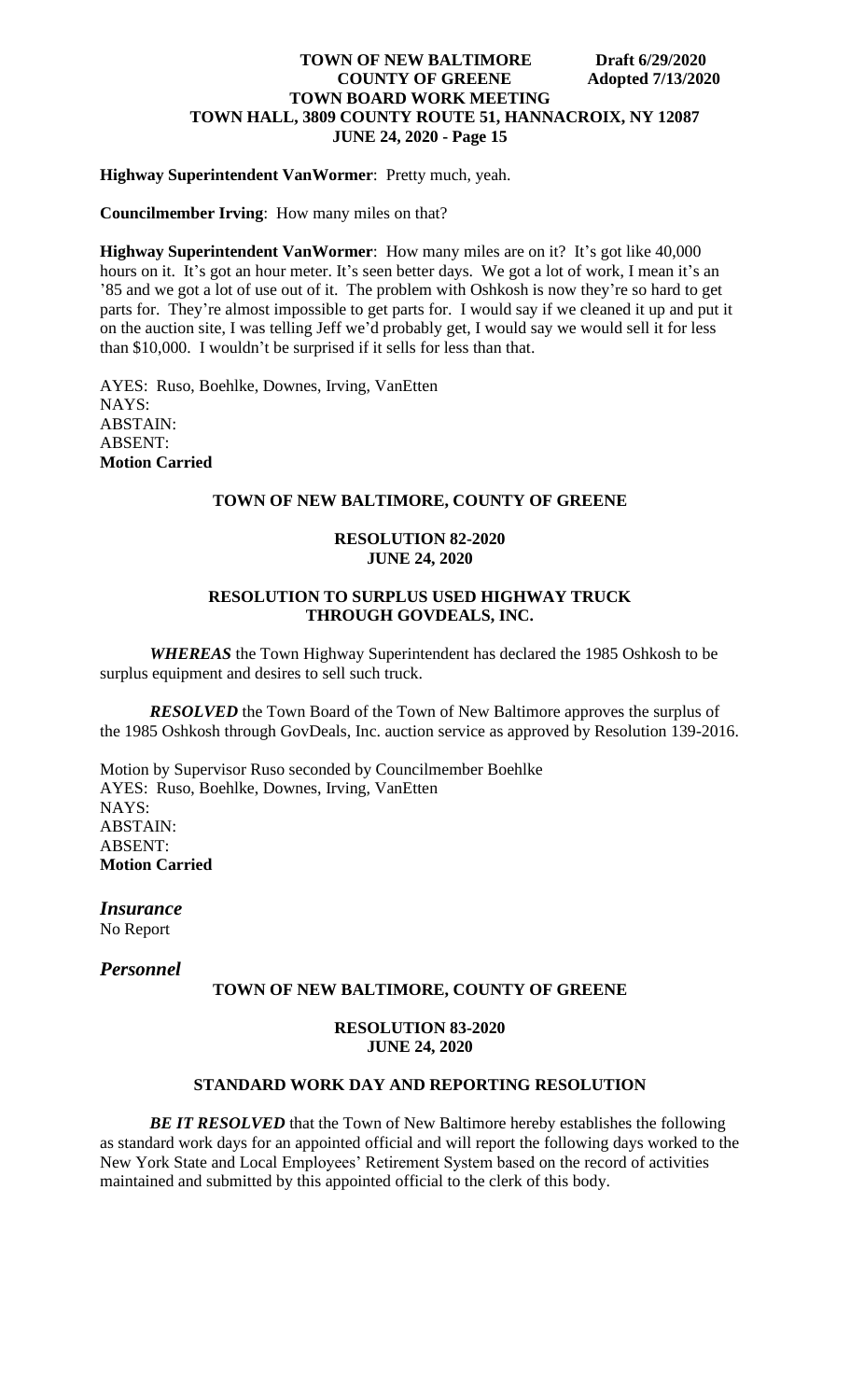| <b>Title</b>              | <b>Name</b>       | <b>Social</b><br><b>Security</b><br>No.<br>(Last 4)<br>Digits) | <b>Registration</b><br><b>Number</b> | <b>Standard</b><br>Work<br>Day<br>(Hours/<br>Day) | Term<br>Begins/<br><b>Ends</b> | <b>Participates</b><br>In<br>Employer's<br><b>Time</b><br>Keeping<br><b>System</b><br>(Y/N) | Days/<br><b>Month</b><br>(Based<br>on<br><b>Record of</b><br><b>Activities</b> ) |  |  |
|---------------------------|-------------------|----------------------------------------------------------------|--------------------------------------|---------------------------------------------------|--------------------------------|---------------------------------------------------------------------------------------------|----------------------------------------------------------------------------------|--|--|
| <b>APPOINTED OFFICIAL</b> |                   |                                                                |                                      |                                                   |                                |                                                                                             |                                                                                  |  |  |
| Assessor                  | Justin<br>Maxwell |                                                                |                                      | 6.5                                               | $10/01/19$ -<br>9/30/25        | Y                                                                                           | 4.31                                                                             |  |  |

Motion by Supervisor Ruso seconded by Councilmember Downes AYES: Ruso, Boehlke, Downes, Irving, VanEtten NAYS: ABSTAIN: ABSENT: **Motion Carried**

# *Planning Board Chair Rob VanEtten*

The Planning Board did not meet on March 12, 2020, since there were no applications to come before the Board. **April & May** The Planning Board did not meet since Town Hall was closed due to the COVID-19 pandemic. **June** The Planning Board met on June 4 with the following business transacted: …Randy Lent presented Application for an Altered Lot Line between the C.A. Albright & Sons, LLC property located at the corner of Rtes. 144 and 9W and property owned by Robert Scott Briody on Route 144. Total acreage involved is 0.19 of an acre being taken from southwest corner of the Briody property. Maps and draft copy of required deed(s) will be presented at a later day for Board review and approval. …Randy Lent from C. A. Albright & Sons, LLC presented Site Plan Application and Special Use Permit Application for construction of a Bulk Propane Plant Installation on property owned at the corner of Rtes. 9W and Rte. 144. Proposed Plant to be located on north side of Route 144. Required Public Hearing on the applications will be held at 7:15 p.m., July 9, 2020. …Minor Subdivision Application was received from Pieter and Amanda Wolfe for a two-lot subdivision of property owned on School Hill Road. Application is to subdivide an 8.65-acre parcel from the 84.5 acre-parcel owned. Required Public Hearing on the application will be held at 7:00 p.m. on July 9. …The Board continued discussion with regard to a non-conforming parcel that had been initially discussed with the property owner, his attorney and proposed purchasers at the February Board Meeting. Upon receipt of application and accompanying documentation, it appeared that some confusion remained as to what was actually needed to correct parcel status. The Chairman will direct an explanatory letter to the applicant's attorney in hopes of clearing up the confusion regarding the necessary map needing to be filed following subdivision approval. …A February letter was received from Janet Ward, Project Manager Development, Distributed Generation, NextEra Energy Resources, LLC, requesting that the DG New York CS, LLC – New Baltimore DG Solar and Energy Storage Project be adjourned from the Town of New Baltimore Planning Board agenda until further notice. To date, nothing further has been heard from her.

# *Zoning Board of Appeals Chair Pat Linger*

**March** The Zoning Board of Appeals met on March 4, 2020. Public Hearing was held on the Variance Application submitted by Long Island Teen Challenge at its February 5 meeting to allow for a manufactured home to replace an older one recently removed from property owned at 14320 U.S. Route 9W. During the time the older one was on the parcel, the zoning designation was changed from R/A which allowed manufactured homes to Commercial which does not allow manufactured homes, thus requiring Variance consideration.

In the Regular Monthly Meeting that followed, the Variance Application was approved and Variance granted. **April and May** Town Hall was closed do to the COVID-19 Pandemic. No applications requiring ZBA consideration were received. **June** No applications were received requiring ZBA attention.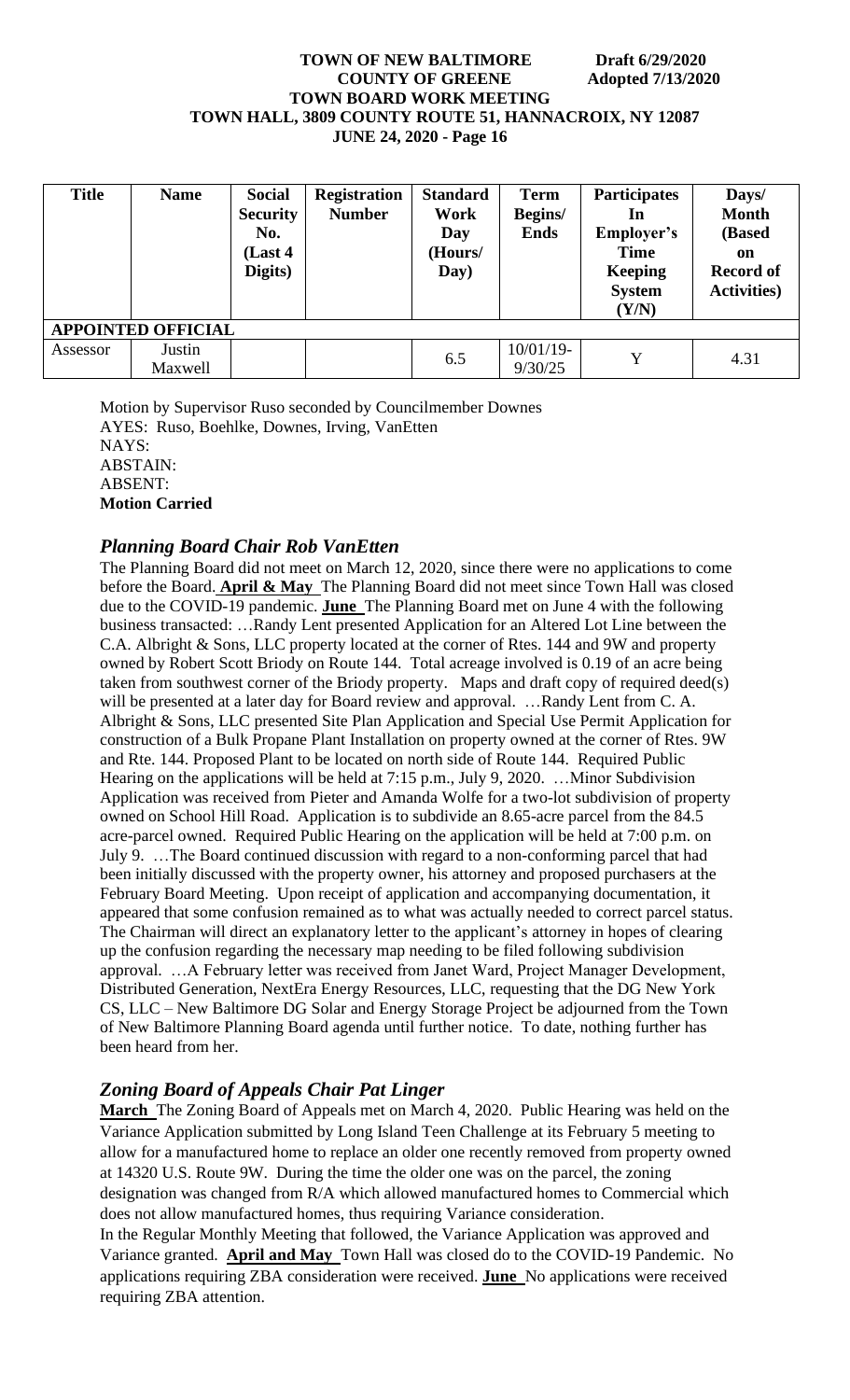## *Seniors*

No Report

## *Technology/Website*

No Report

# *Town Courts*

In February, Court fees were \$9,675 of which \$5,157 was sent to the State Comptroller and the Town retained \$4,518. Justice Melewski \$5,396 Justice Rikard \$4,279 In March, Court fees were \$5,526 of which \$3,439 was sent to the State Comptroller and the Town retained \$2,087. Justice Melewski \$2,002 Justice Rikard \$3,524

## **TOWN OF NEW BALTIMORE, COUNTY OF GREENE**

## **RESOLUTION 84-2020 JUNE 24, 2020**

## **RESOLUTION TO INREASE PAY RATE FOR PART-TIME COURT CLERK**

*RESOLVED* Lynne Layman-Wallace has successfully completed a six-month probationary period with the Town Court and her rate of pay will increase to \$12.50.

Motion by Supervisor Ruso seconded by Councilmember VanEtten AYES: Ruso, Boehlke, Downes, Irving, VanEtten NAYS: ABSTAIN: ABSENT: **Motion Carried**

*Veterans and Memorials* No Report

*Wastewater Treatment Plan*

#### **TOWN OF NEW BALTIMORE, COUNTY OF GREENE RESOLUTION 85-2020 JUNE 24, 2020**

### **RESOLUTION TO APPROVE REPLACEMENT OF RETAINING WALL AND INSTALLATION OF OPERATIONAL EQUIPMENT AT THE WASTEWATER TREATMENT PLANT**

*WHEREAS* the Wastewater Treatment Plant upgrades are nearing completion and the Senior Project Manager with Delaware Engineering has recommended two additional work items.

*WHEREAS* one recommended project includes replacing the existing wood retaining wall that has severe rot and is considered no longer safe and estimates are projected to be \$25,000.

*WHEREAS* the second upgrade is additional water treatment equipment such as level indicators and automated pump controls which will allow for better operation of the Plant and benefit the water quality of the effluent and estimates are projected to be \$40,000.

**RESOLVED** the Town of New Baltimore accepts the recommendation of Delaware Engineering to approve both projects, authorizes the Supervisor to sign change orders to the current Eastman contract when they are finalized and prepared, and said expenses will be satisfied within the unused contingency.

Motion by Supervisor Ruso seconded by Councilmember Irving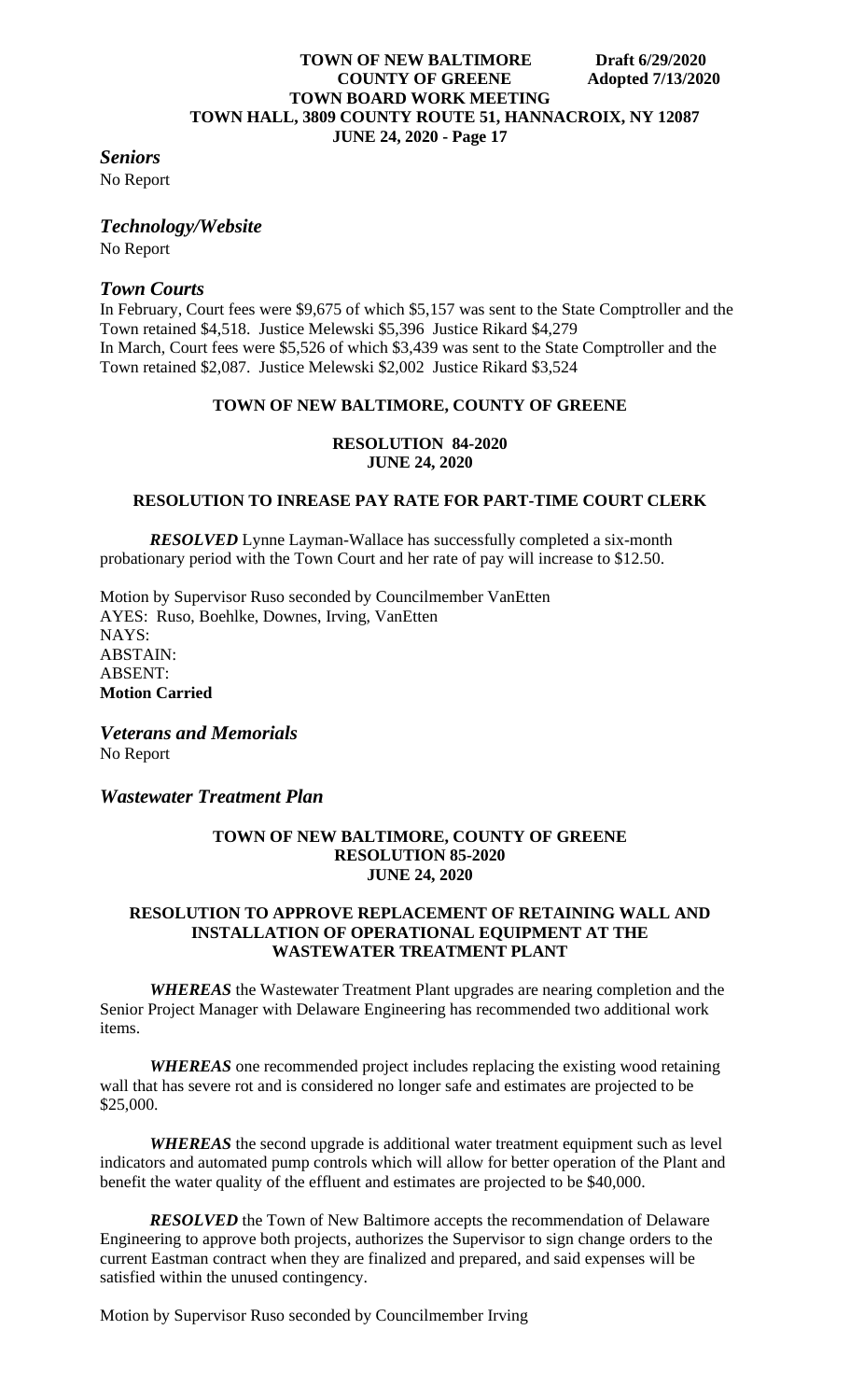**Councilmember Boehlke:** We weren't putting this off until we got a little more finalized pricing on this?

**Supervisor Ruso**: Not this one. No, not this one. The other ones we discussed were contingencies that we need more insight into, that grinder particularly.

AYES: Ruso, Boehlke, Downes, Irving, VanEtten NAYS: ABSTAIN: ABSENT: **Motion Carried**

*Youth, Parks and Recreation*

#### **TOWN OF NEW BALTIMORE, COUNTY OF GREENE**

#### **RESOLUTION 86-2020 JUNE 24, 2020**

## **RESOLUTION TO ACCEPT DONATION FROM CANCELLED PARK RENTAL FOR 2020 SUMMER RECREATION PROGRAM CRAFT PACKS**

*WHEREAS* Audra Misuraca reserved Cecil C. Hallock Park on January 6, 2020 for a graduation party to be held on June 28, 2020.

*WHEREAS* she contacted the Town to say that the park was no longer needed and wished to donate her \$45 check to the Summer Recreation Program craft packs.

*RESOLVED* the Town of New Baltimore hereby accepts said donation for craft packs and that Councilmembers VanEtten and Boehlke and Supervisor Ruso will send letter thanking the Misuraca's for this donation.

Motion by Supervisor Ruso seconded by Councilmember VanEtten AYES: Ruso, Boehlke, Downes, Irving, VanEtten NAYS: ABSTAIN: ABSENT: **Motion Carried**

#### **TOWN OF NEW BALTIMORE, COUNTY OF GREENE**

#### **RESOLUTION 87-2020 JUNE 24, 2020**

## **RESOLUTION TO AUTHORIZE THE SUPERVISOR TO EXECUTE AGREEMENT FOR PORTABLE STANDARD TOILETS**

*RESOLVED* the Supervisor is authorized to execute an agreement with Greene County Septic Cleaners for one unit at Cornell Park and two units at Cecil C. Hallock Park beginning on July 1, 2020 for \$86.25 per month each unit.

Motion by Supervisor Ruso seconded by Councilmember Downes AYES: Ruso, Boehlke, Downes, Irving, VanEtten NAYS: ABSTAIN: ABSENT: **Motion Carried**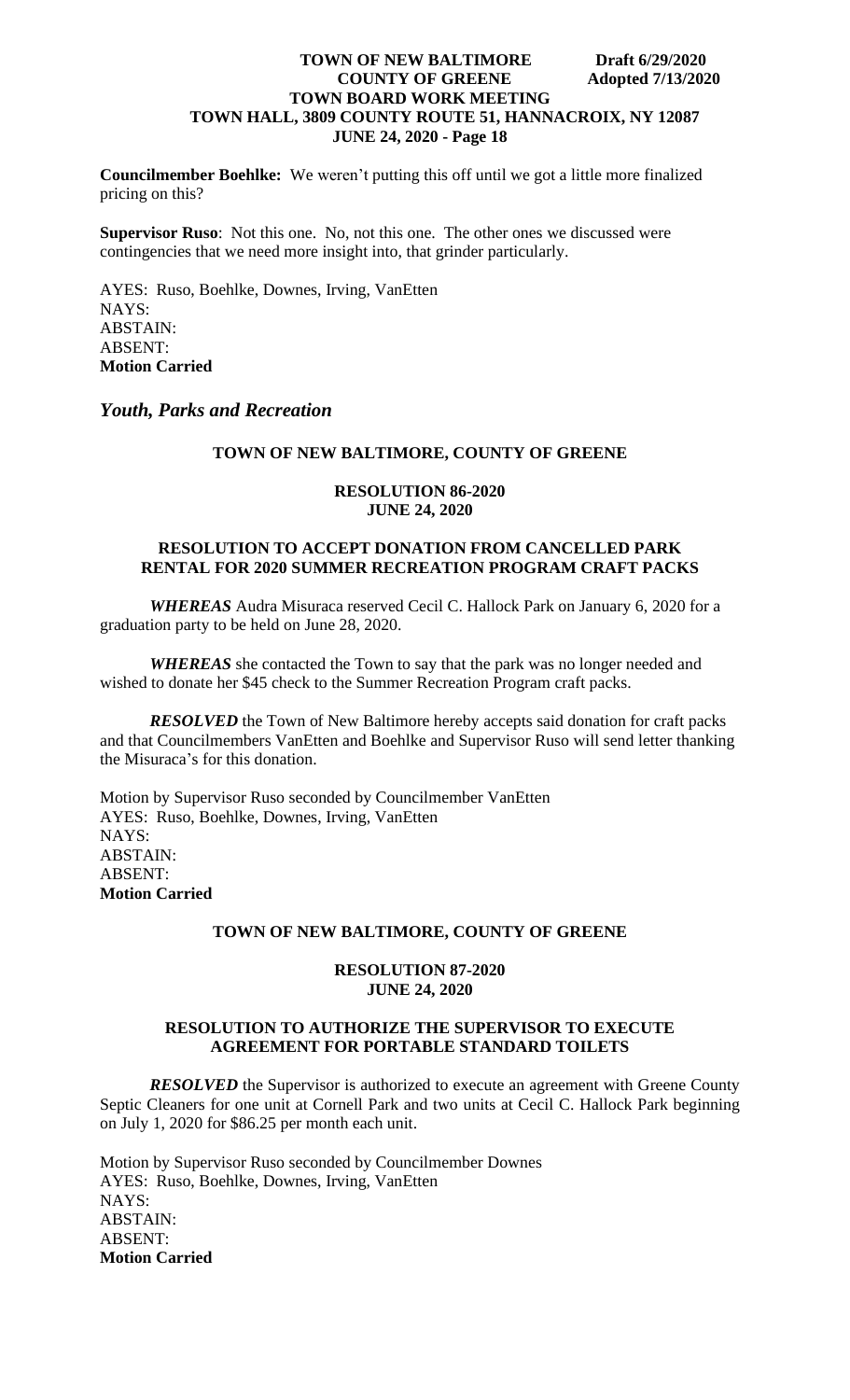## **TOWN OF NEW BALTIMORE, COUNTY OF GREENE**

## **RESOLUTION 88-2020 JUNE 24, 2020**

#### **RESOLUTION TO AUTHORIZE SUPERVISOR TO PAY AUDITED CLAIMS**

*WHEREAS* the Town Clerk has presented claims to the Town Board for audit and review, and

*WHEREAS* the Town Board has audited claims 2020b-06-01 to 2020b-06-31, it is

*RESOLVED* that the Supervisor is hereby authorized to pay claims 2020b-06-01 to 2020b-06-31,

**BE IT FURTHER RESOLVED** that the Town Clerk will prepare and abstract and hold it for public review until August 31, 2020.

Motion by Supervisor Ruso seconded by Councilmember Downes AYES: Ruso, Boehlke, Downes, Irving, VanEtten NAYS: ABSTAIN: ABSENT: **Motion Carried**

General \$16,949.79, Highway \$21,629.87, Sewer 1 \$112.50, Ambulance 1 \$3,953.66, Ambulance 2 \$2,322 for a total of \$44,967.82.

## *Public Comment Period*

**Ellie Alfeld**: My main objective was actually hoping Pat would be here. I was a little bit upset and I believe you and I had a discussion, Jeff, when it came time for Greene County to hand out those masks. The only way that I found about that was somebody called me up and said it was on Facebook. Well, there's a lot of people in this Town that don't use Facebook as Barbara and I have said on my occasions even her in-laws didn't have a computer and there are many like them in this Town. We've got to do a better job of getting word out. Now, in my opinion, that message instead of just being on Facebook it should have come with the reverse call that I believe your emergency system has, Nick? Reverse calls when there is a problem and they could have directed it straight at the people in New Baltimore. I don't know how many people showed up for that, but when I was here there weren't...,I don't think there were two dozen people that came.

**Emergency Management Officer VanWormer**: They handed out 55 packages of masks that day and in our response I'll say all we did was give them the place to do it. It wasn't our job to advertise it, it was in the *Daily Mail*, but it wasn't our job to advertise it. We gave them the place to do it.

**Ellie Alfeld**: I'm not blaming the Fire Company, Alan. I'm blaming the County.

**Emergency Management Officer VanWormer**: I know it was in the *Daily Mail*, but a lot of people don't get that either.

**Ellie Alfeld**: Right and you know why because half the time New Baltimore doesn't get any kind of direction in the paper so and that goes to the *News Herald*, I don't want to omit them either. We gotta make sure the people in this Town knows what going on.

## *Community Events*

- July 9, 2020 Planning Board Meeting at 7 PM
- July 13 Town Board Regular Meeting at 7 PM
- July 16, 2020 Planning Board/Zoning Board of Appeals Tentative Meeting at 7 PM
- July 27, 2020 Town Board Work Meeting at 7 PM